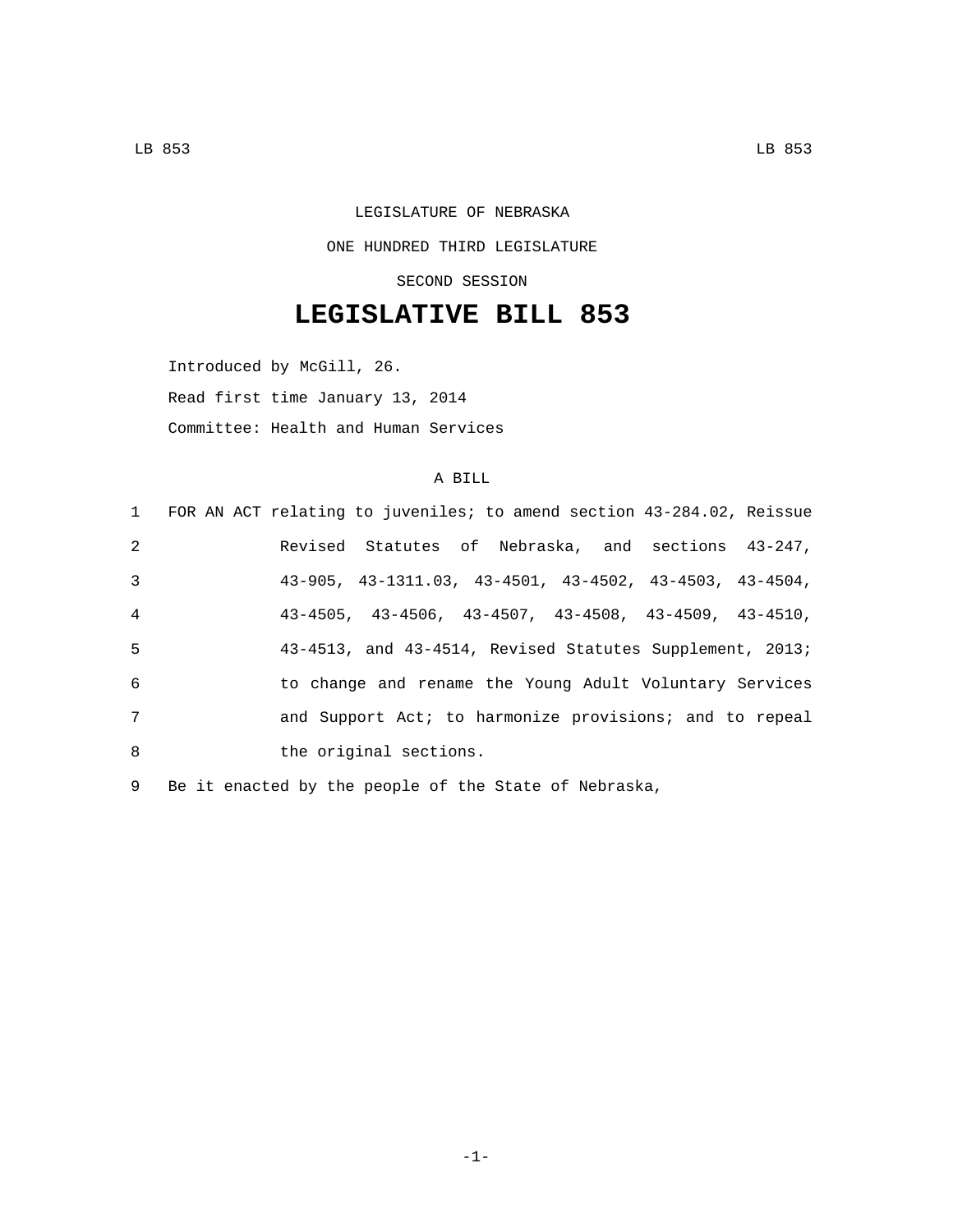Section 1. Section 43-247, Revised Statutes Supplement, 2 2013, is amended to read:

 43-247 Except as provided in section 43-247.02, the juvenile court shall have exclusive original jurisdiction as to any juvenile defined in subdivision (1) of this section who is under the age of sixteen, as to any juvenile defined in subdivision (3) of this section, and as to the parties and proceedings provided in subdivisions (5), (6), and (7) of this section. As used in this section, all references to the juvenile's age shall be the age at the time the act which occasioned the juvenile court action occurred. The juvenile court shall have concurrent original jurisdiction with the district court as to any juvenile defined in subdivision (2) of this section. The juvenile court shall have concurrent original jurisdiction with the district court and county court as to any juvenile defined in subdivision (1) of this section who is age sixteen or seventeen, any juvenile defined in subdivision (4) of this section, and any proceeding under subdivision (6) or (10) of this section. The juvenile court shall have concurrent original jurisdiction with the county court as to any proceeding under subdivision (8) or (9) of this section. Notwithstanding any disposition entered by the juvenile court under the Nebraska Juvenile Code, the juvenile court's jurisdiction over any individual adjudged to be within the provisions of this section shall continue until the individual reaches the age of majority or the court otherwise 25 discharges the individual from its jurisdiction.

-2-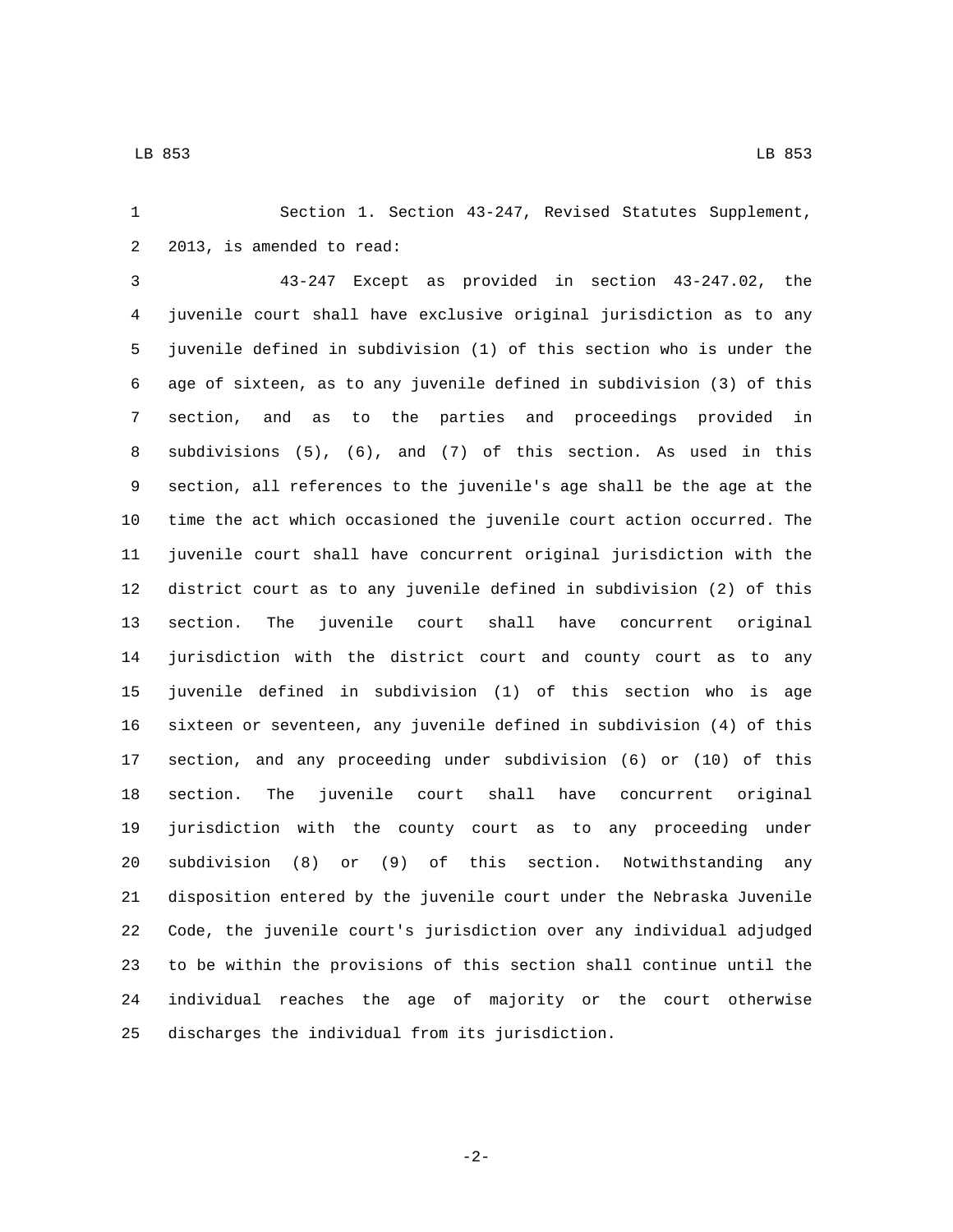The juvenile court in each county as herein provided 2 shall have jurisdiction of:

 (1) Any juvenile who has committed an act other than a traffic offense which would constitute a misdemeanor or an infraction under the laws of this state, or violation of a city or village ordinance;6

 (2) Any juvenile who has committed an act which would 8 constitute a felony under the laws of this state;

 (3) Any juvenile (a) who is homeless or destitute, or without proper support through no fault of his or her parent, guardian, or custodian; who is abandoned by his or her parent, guardian, or custodian; who lacks proper parental care by reason of the fault or habits of his or her parent, guardian, or custodian; whose parent, guardian, or custodian neglects or refuses to provide proper or necessary subsistence, education, or other care necessary for the health, morals, or well-being of such juvenile; whose parent, guardian, or custodian is unable to provide or neglects or refuses to provide special care made necessary by the mental condition of the juvenile; or who is in a situation or engages in an occupation, including prostitution, dangerous to life or limb or injurious to the health or morals of such juvenile, (b) who, by reason of being wayward or habitually disobedient, is uncontrolled by his or her parent, guardian, or custodian; who deports himself or herself so as to injure or endanger seriously the morals or health of himself, herself, or others; or who is habitually truant from home or school,

-3-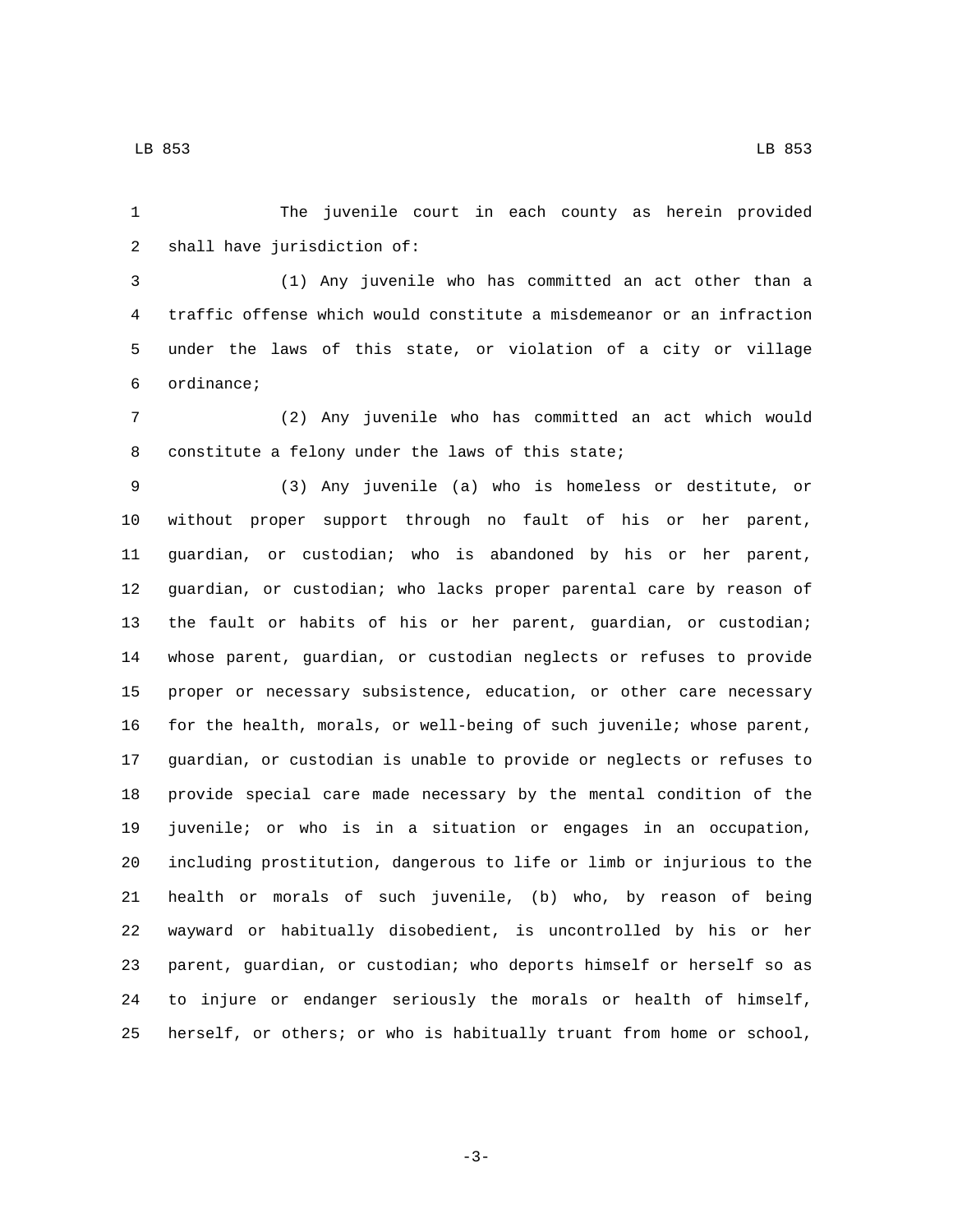or (c) who is mentally ill and dangerous as defined in section 2  $71-908;$  (4) Any juvenile who has committed an act which would constitute a traffic offense as defined in section 43-245; (5) The parent, guardian, or custodian of any juvenile 6 described in this section; (6) The proceedings for termination of parental rights; (7) Any juvenile who has been voluntarily relinquished, pursuant to section 43-106.01, to the Department of Health and Human Services or any child placement agency licensed by the Department of 11 Health and Human Services; (8) Any juvenile who was a ward of the juvenile court at the inception of his or her guardianship and whose guardianship has 14 been disrupted or terminated; (9) The adoption or guardianship proceedings for a child over which the juvenile court already has jurisdiction under another 17 provision of the Nebraska Juvenile Code; and (10) The paternity or custody determination for a child 19 over which the juvenile court already has jurisdiction; and  $\tau$  (11) The proceedings under the Young Adult Bridge to 21 Independence Act. Notwithstanding the provisions of the Nebraska Juvenile Code, the determination of jurisdiction over any Indian child as defined in section 43-1503 shall be subject to the Nebraska Indian Child Welfare Act; and the district court shall have exclusive

-4-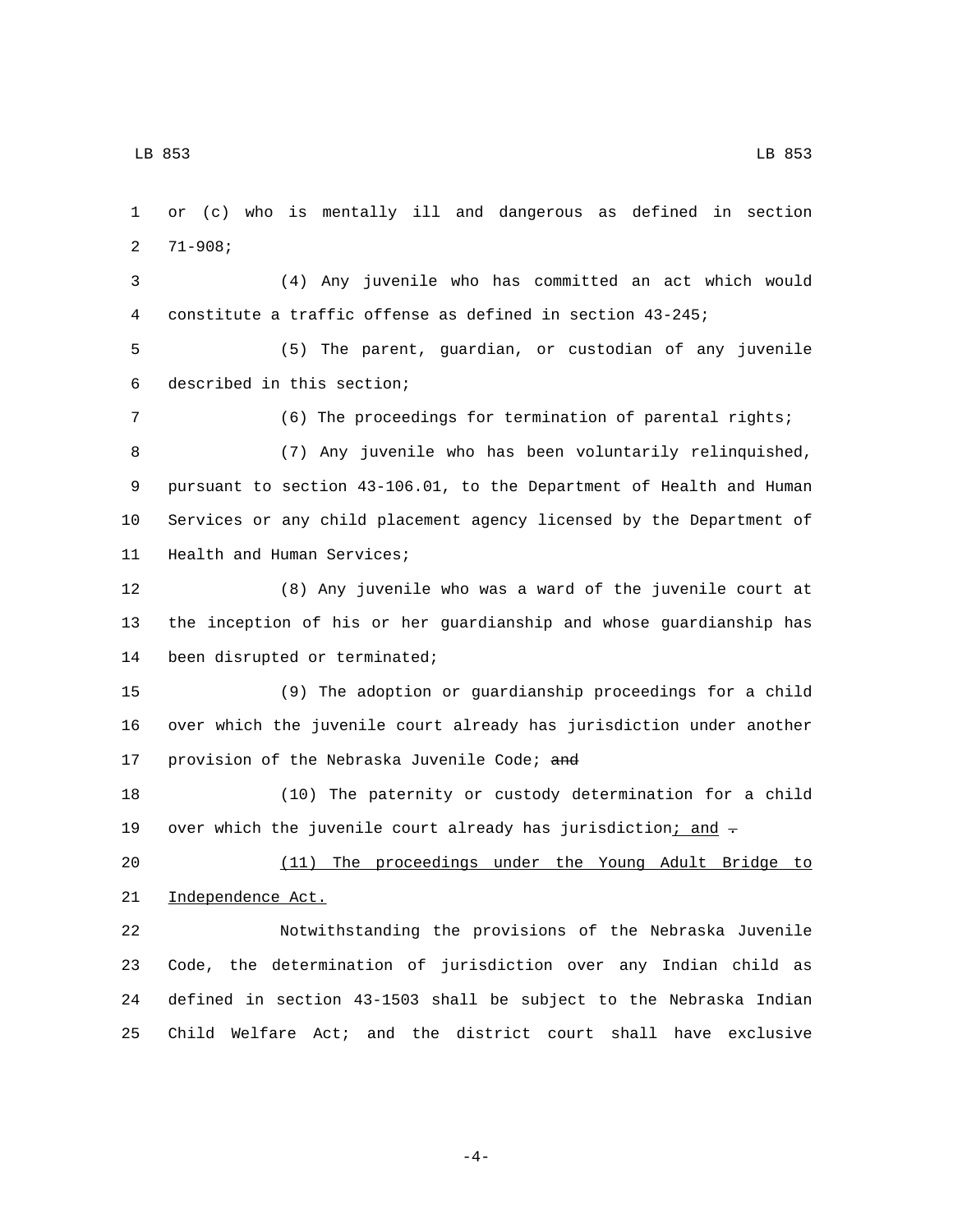jurisdiction in proceedings brought pursuant to section 71-510.

 Sec. 2. Section 43-284.02, Reissue Revised Statutes of Nebraska, is amended to read:3

 43-284.02 The Department of Health and Human Services may make payments as needed on behalf of a child who has been a ward of the department after the appointment of a guardian for the child. Such payments to the guardian may include maintenance costs, medical and surgical expenses, and other costs incidental to the care of the child. All such payments shall terminate on or before the child's nineteenth birthday, unless the child is eligible for extended guardianship assistance from the department pursuant to sections 43-4511 and 43-4514. The child under guardianship shall be a child for whom the guardianship would not be possible without the financial 14 aid provided under this section.

 The Department of Health and Human Services shall adopt and promulgate rules and regulations for the administration of this 17 section.

 Sec. 3. Section 43-905, Revised Statutes Supplement, 19 2013, is amended to read:

 43-905 (1) The Department of Health and Human Services shall be the legal guardian of all children committed to it. The department shall afford temporary care and shall use special diligence to provide suitable homes for such children. The department shall make reasonable efforts to accomplish joint-sibling placement or sibling visitation or ongoing interaction between siblings as

-5-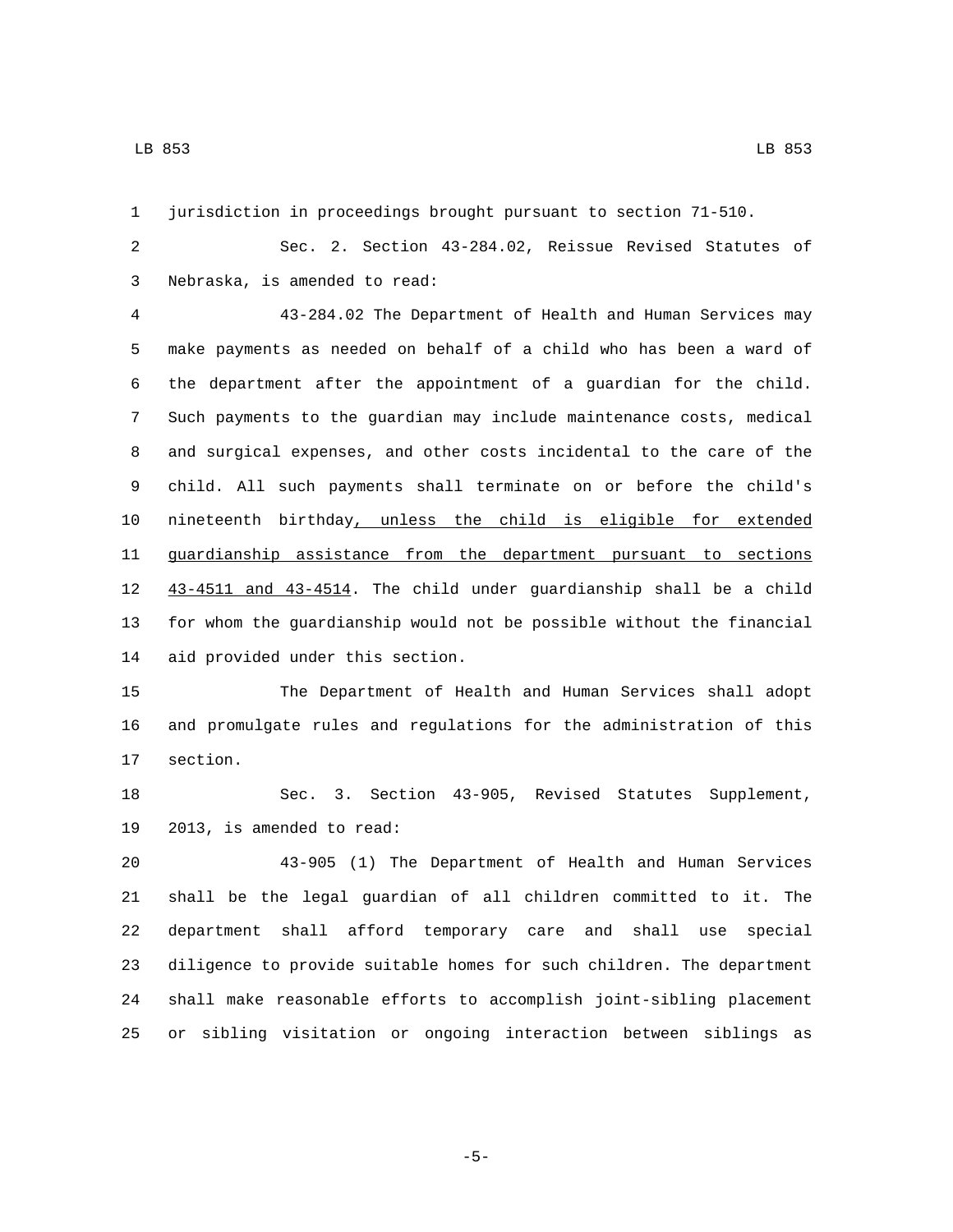provided in section 43-1311.02. The department is authorized to place such children in suitable families for adoption, foster care, or guardianship or, in the discretion of the department, on a written contract.4

 (2) The contract shall provide (a) for the children's education in the public schools or otherwise, (b) for teaching them some useful occupation, and (c) for kind and proper treatment as 8 members of the family in which they are placed.

9 (3) Whenever any child who has been committed to the 10 department becomes self-supporting, the department shall declare that 11 fact and the guardianship of the department shall cease. Thereafter 12 the child shall be entitled to his or her own earnings. Guardianship 13 of and services by the department shall never extend beyond the age 14 of majority, except that (a) services by the department to a child 15 shall continue until the child reaches the age of twenty-one if  $the$ 16 child is a student regularly attending a school, college, or 17 university or regularly attending a course of vocational or technical 18 training designed to prepare such child for gainful employment or the 19 child receives extended services and support is in the bridge to 20 independence program as provided in the Young Adult Voluntary 21 Services and Support Bridge to Independence Act and (b) beginning 22 January 1, 2014, coverage for health care and related services under 23 medical assistance in accordance with section 68-911 may be extended 24 as provided under the federal Patient Protection and Affordable Care 25 Act, 42 U.S.C.  $1396a(a)(10)(A)(i)(IX)$ , as such act and section

-6-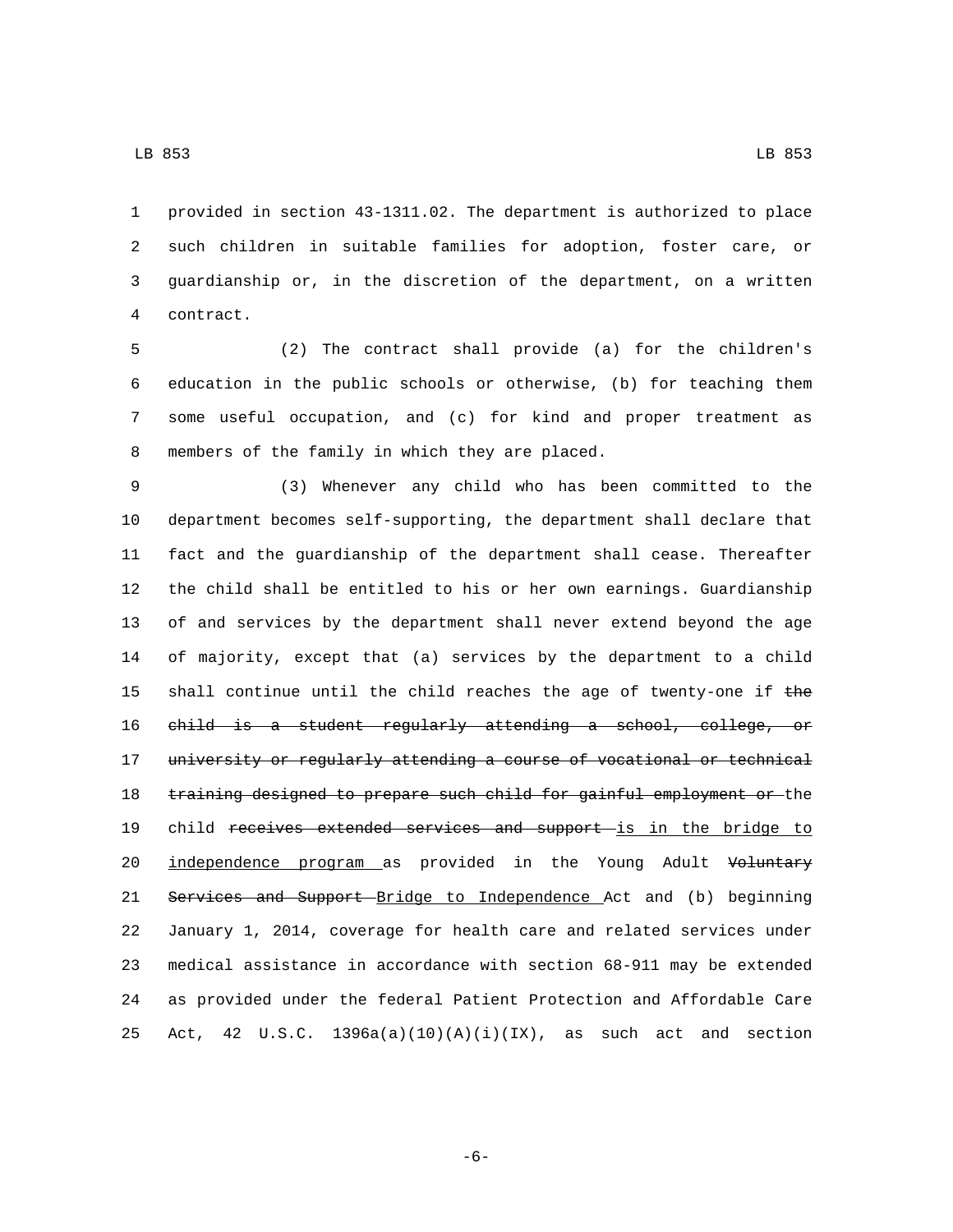existed on January 1, 2013, for medicaid coverage for individuals under twenty-six years of age as allowed pursuant to such act.

 (4) Whenever the parents of any ward, whose parental rights have not been terminated, have become able to support and educate their child, the department shall restore the child to his or her parents if the home of such parents would be a suitable home. The 7 guardianship of the department shall then cease.

 (5) Whenever permanent free homes for the children cannot be obtained, the department shall have the authority to provide and pay for the maintenance of the children in private families, in foster care, in guardianship, in boarding homes, or in institutions 12 for care of children.

 Sec. 4. Section 43-1311.03, Revised Statutes Supplement, 14 2013, is amended to read:

 43-1311.03 (1) When a child placed in foster care turns sixteen years of age or enters foster care and is at least sixteen years of age, a written independent living transition proposal shall be developed by the Department of Health and Human Services at the direction and involvement of the child to prepare for the transition from foster care to adulthood. The transition proposal shall be personalized based on the child's needs. The transition proposal shall include, but not be limited to, the following needs:

23 (a) Education;

 (b) Employment services and other workforce support; (c) Health and health care coverage, including the

-7-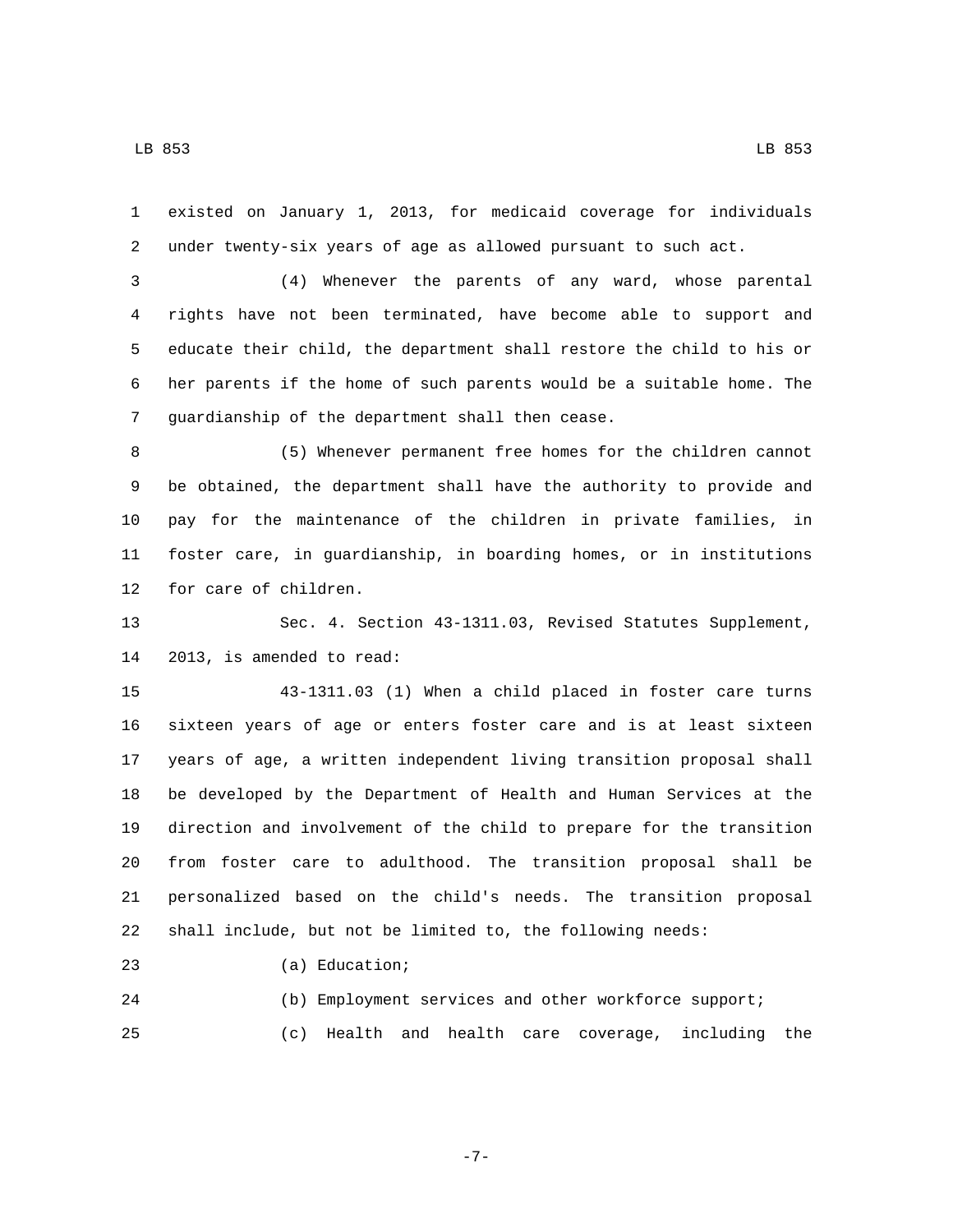child's potential eligibility for medicaid coverage under the federal Patient Protection and Affordable Care Act, 42 U.S.C. 1396a(a)(10)(A) (i)(IX), as such act and section existed on January 1, 2013; (d) Financial assistance, including education on credit 5 card financing, banking, and other services; (e) Housing;6 7 (f) Relationship development; and (g) Adult services, if the needs assessment indicates that the child is reasonably likely to need or be eligible for services or other support from the adult services system. (2) The transition proposal shall be developed and frequently reviewed by the department in collaboration with the child's transition team. The transition team shall be comprised of the child, the child's caseworker, the child's guardian ad litem, individuals selected by the child, and individuals who have knowledge

16 of services available to the child.

 (3) The transition proposal shall be considered a working document and shall be, at the least, updated for and reviewed at 19 every permanency or review hearing by the court.

 (4) The final transition proposal prior to the child's leaving foster care shall specifically identify how the need for 22 housing will be addressed.

 (5) If the child is interested in pursuing higher education, the transition proposal shall provide for the process in applying for any applicable state, federal, or private aid.

-8-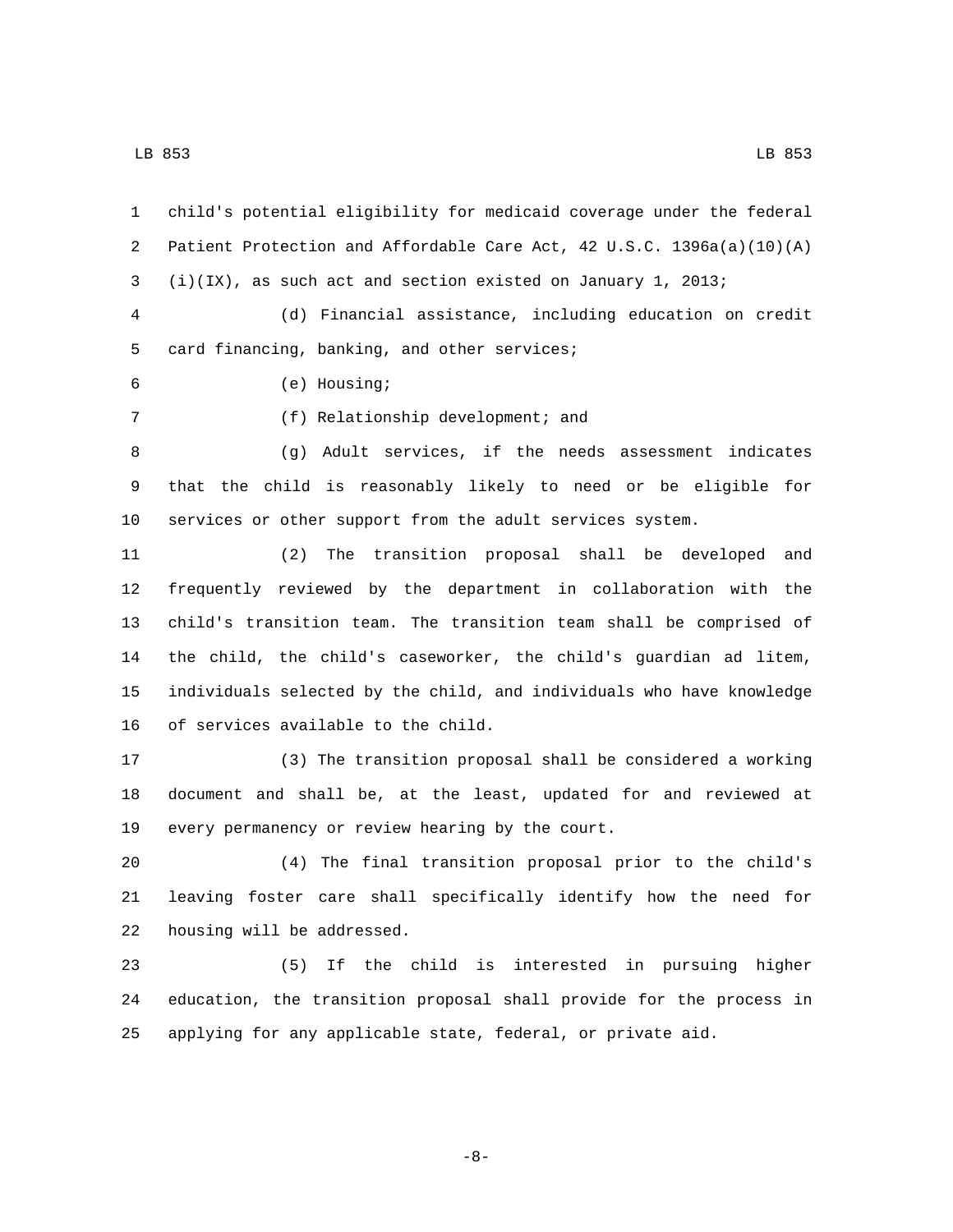(6) A child adjudicated to be a juvenile described in subdivision (3)(a) of section 43-247 and who is in an out-of-home placement shall receive information regarding the Young Adult 4 Voluntary Services and Support Bridge to Independence Act and the 5 extended services and support bridge to independence program available under the act. The department shall create a clear and developmentally appropriate written notice discussing the rights of 8 eligible young adults to receive extended services and support. participate in the program. The notice shall include information 10 about eligibility and requirements to receive extended services and 11 support, participate in the program, the extended services and 12 support that young adults are eligible to receive under the program, 13 and how young adults can access the extended services and support. be 14 a part of the program. The notice shall also include information about the young adult's right to request a client-directed attorney to represent the young adult pursuant to section 43-4510 and the benefits and role of an attorney. The department shall disseminate this information to all children who were adjudicated to be a juvenile described in subdivision (3)(a) of section 43-247 and who are in an out-of-home placement at sixteen years of age and yearly thereafter until nineteen years of age, and not later than ninety days prior to the child's last court review before attaining nineteen years of age or being discharged from foster care to independent living. In addition to providing the written notice, not later than ninety days prior to the child's last court review before attaining

-9-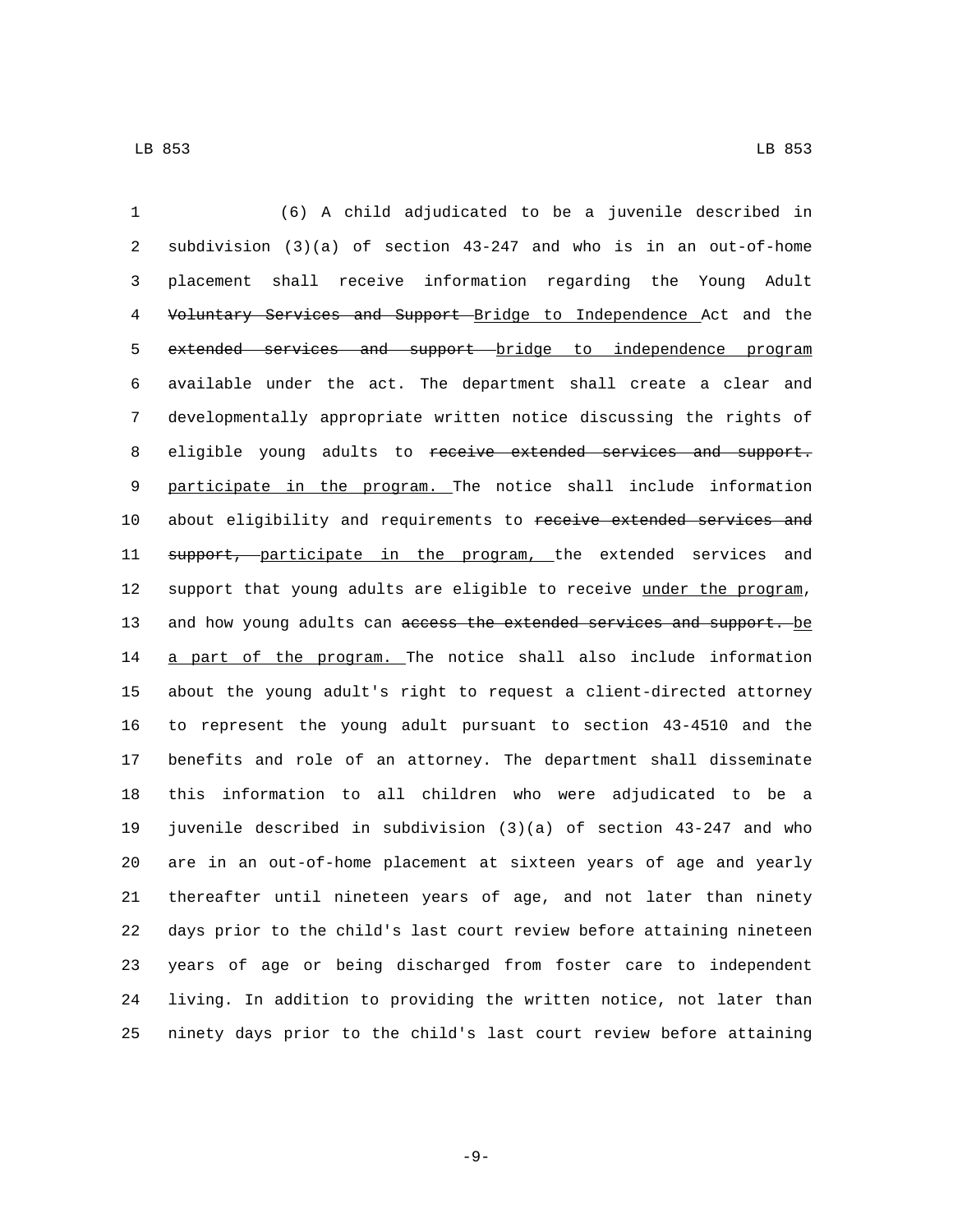nineteen years of age or being discharged from foster care to independent living, a representative of the department shall explain the information contained in the notice to the child in person and the timeline necessary to avoid a lapse in services and support.

 (7) On or before the date the child reaches nineteen years of age, the department shall provide the child with (a) a certified copy of the child's birth certificate and facilitate securing a federal social security card when the child is eligible for such card and (b) all documentation required for enrollment in medicaid coverage for former foster care children as available under the federal Patient Protection and Affordable Care Act, 42 U.S.C. 12 1396a(a)(10)(A)(i)(IX), as such act and section existed on January 1, 2013. All fees associated with securing the certified copy of the child's birth certificate shall be waived by the state.

 Sec. 5. Section 43-4501, Revised Statutes Supplement, 16 2013, is amended to read:

 43-4501 Sections 43-4501 to 43-4514 and section 13 of 18 this act shall be known and may be cited as the Young Adult Voluntary 19 Services and Support Bridge to Independence Act.

 Sec. 6. Section 43-4502, Revised Statutes Supplement, 21 2013, is amended to read:

 43-4502 The purpose of the Young Adult Voluntary Services 23 and Support Bridge to Independence Act is to support former state wards in transitioning to adulthood, becoming self-sufficient, and 25 creating permanent relationships. The extended services bridge to

-10-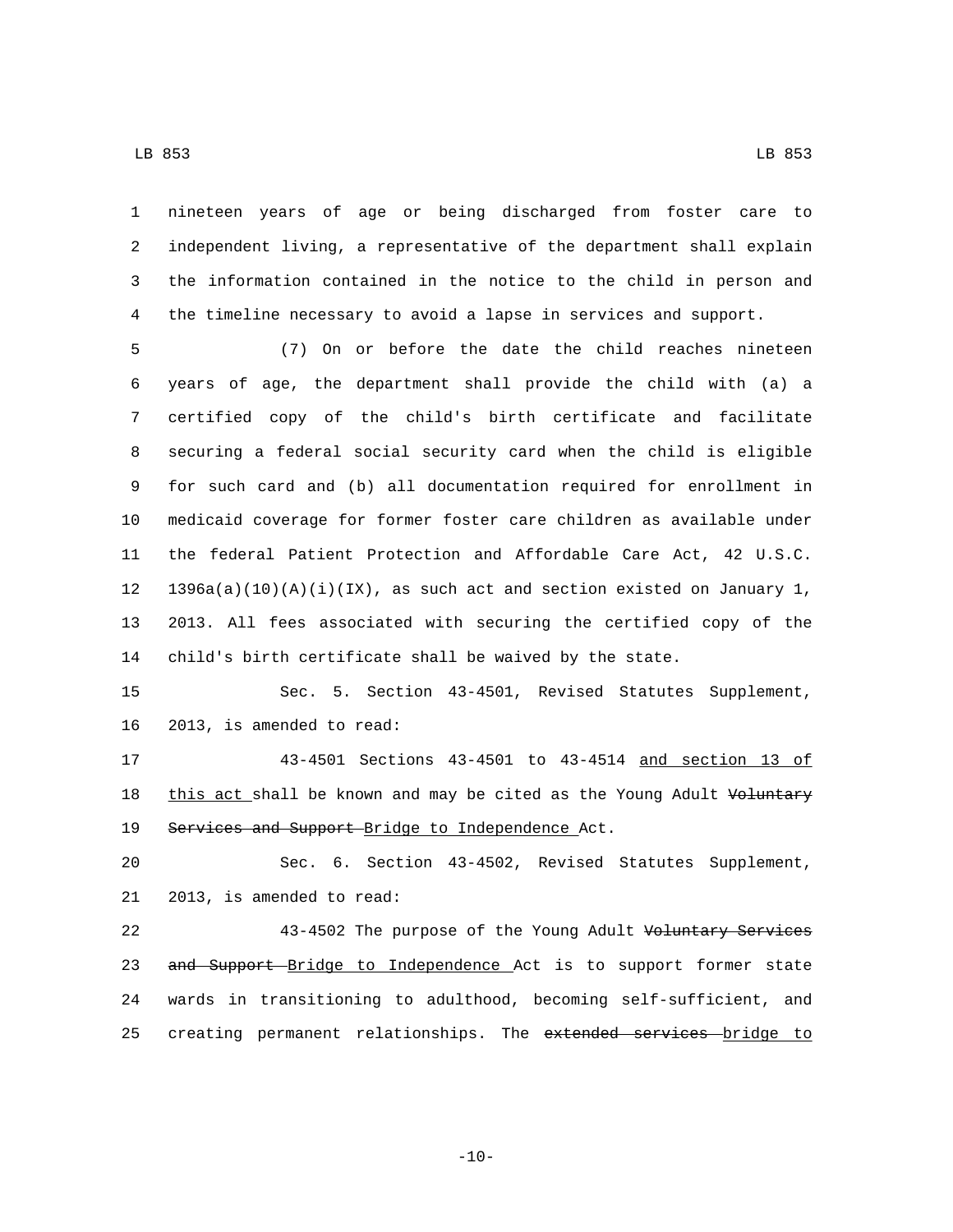| 1  | independence program shall at all times recognize and respect the     |
|----|-----------------------------------------------------------------------|
| 2  | autonomy of the young adult. Nothing in the Young Adult Voluntary     |
| 3  | Services and Support-Bridge to Independence Act shall be construed to |
| 4  | abrogate any other rights that a person who has attained nineteen     |
| 5  | years of age may have as an adult under state law.                    |
| 6  | Sec. 7. Section 43-4503, Revised Statutes Supplement,                 |
| 7  | 2013, is amended to read:                                             |
| 8  | 43-4503 For purposes of the Young Adult Voluntary                     |
| 9  | Services and Support-Bridge to Independence Act:                      |
| 10 | (1) Bridge to independence program means the extended                 |
| 11 | services and support available to a young adult under the Young Adult |
| 12 | Bridge to Independence Act other than the state-extended guardianship |
| 13 | assistance program described in subdivision (3)(b) of section         |
| 14 | $43 - 4514i$                                                          |
| 15 | $(1)$ (2) Child means an individual who has not attained              |
| 16 | twenty-one years of age;                                              |
| 17 | $(2)$ $(3)$ Department means the Department of Health and             |
| 18 | Human Services;                                                       |
| 19 | (3) Extended services program means the extended services             |
| 20 | and support available to a young adult under the Young Adult          |
| 21 | Voluntary Services and Support Act other than the state-extended      |
| 22 | guardianship assistance program described in subdivision $(3)(b)$ of  |
| 23 | section 43-4514;                                                      |
| 24 | (4) Supervised independent living setting means an                    |
| 25 | independent supervised setting, consistent with 42 U.S.C. 672(c).     |

-11-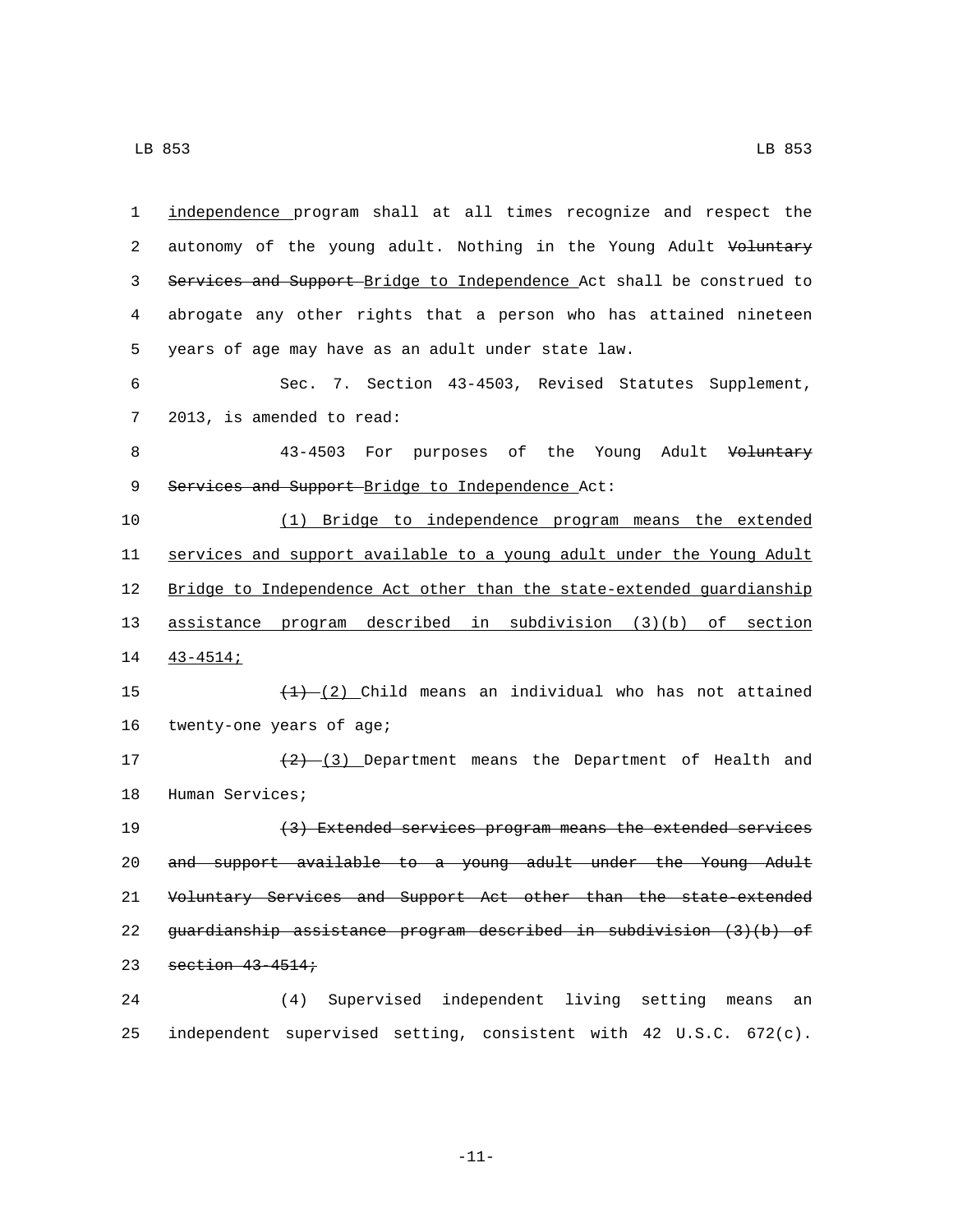Supervised independent living settings shall include, but not be limited to, single or shared apartments, houses, host homes, college dormitories, or other postsecondary educational or vocational housing;4 (5) Voluntary services and support agreement means a voluntary placement agreement as defined in 42 U.S.C. 672(f) between the department and a young adult as his or her own guardian; and (6) Young adult means an individual who has attained nineteen years of age but who has not attained twenty-one years of 10 age. Sec. 8. Section 43-4504, Revised Statutes Supplement, 12 2013, is amended to read: 43-4504 The extended services bridge to independence program is available, on a voluntary basis, to a young adult: (1) Who has attained at least nineteen years of age; (2) Who was adjudicated to be a juvenile described in subdivision (3)(a) of section 43-247 and, upon attaining nineteen years of age, was in an out-of-home placement or had been discharged 19 to independent living; and (3) Who is:20 (a) Completing secondary education or an educational 22 program leading to an equivalent credential; (b) Enrolled in an institution which provides 24 postsecondary or vocational education; (c) Employed for at least eighty hours per month;

-12-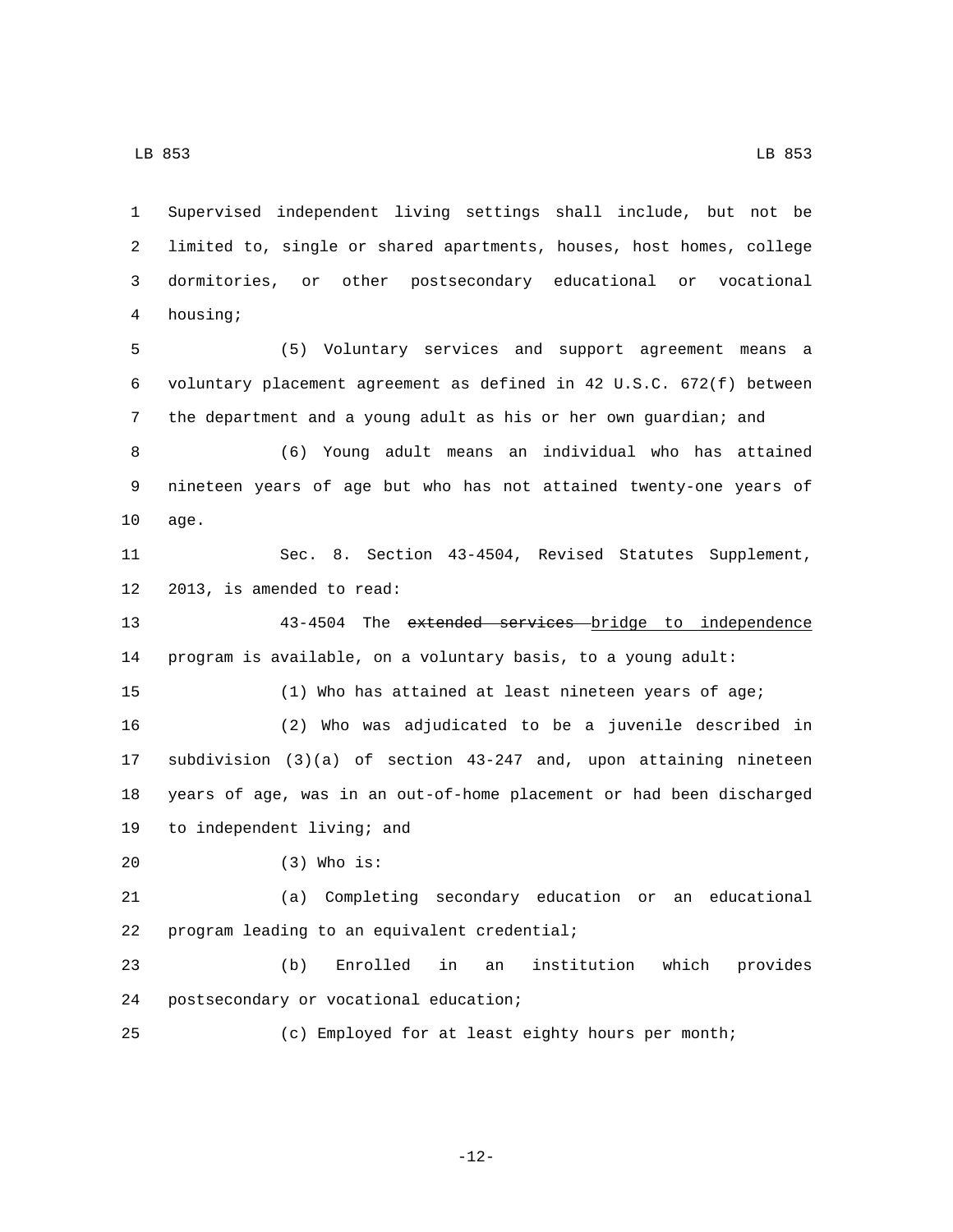(d) Participating in a program or activity designed to promote employment or remove barriers to employment; or (e) Incapable of doing any of the activities described in subdivisions (3)(a) through (d) of this section due to a medical condition, which incapacity is supported by regularly updated information in the case plan of the young adult.6 Sec. 9. Section 43-4505, Revised Statutes Supplement, 8 2013, is amended to read: 43-4505 Extended services and support provided under the 10 extended services-bridge to independence program include, but are not 11 limited to: (1) Medical care under the medical assistance program; (2) Housing, placement, and support in the form of continued foster care maintenance payments which shall remain at least at the rate set immediately prior to the young adult's exit from foster care. As decided by and with the young adult, young adults may reside in a foster family home, a supervised independent living setting, an institution, or a foster care facility. Placement in an institution or a foster care facility should occur only if necessary due to a young adult's developmental level or medical condition. A young adult who is residing in a foster care facility upon leaving foster care may choose to temporarily stay until he or she is able to transition to a more age-appropriate setting. For young adults residing in a supervised independent living setting: (a) The department may send all or part of the foster

-13-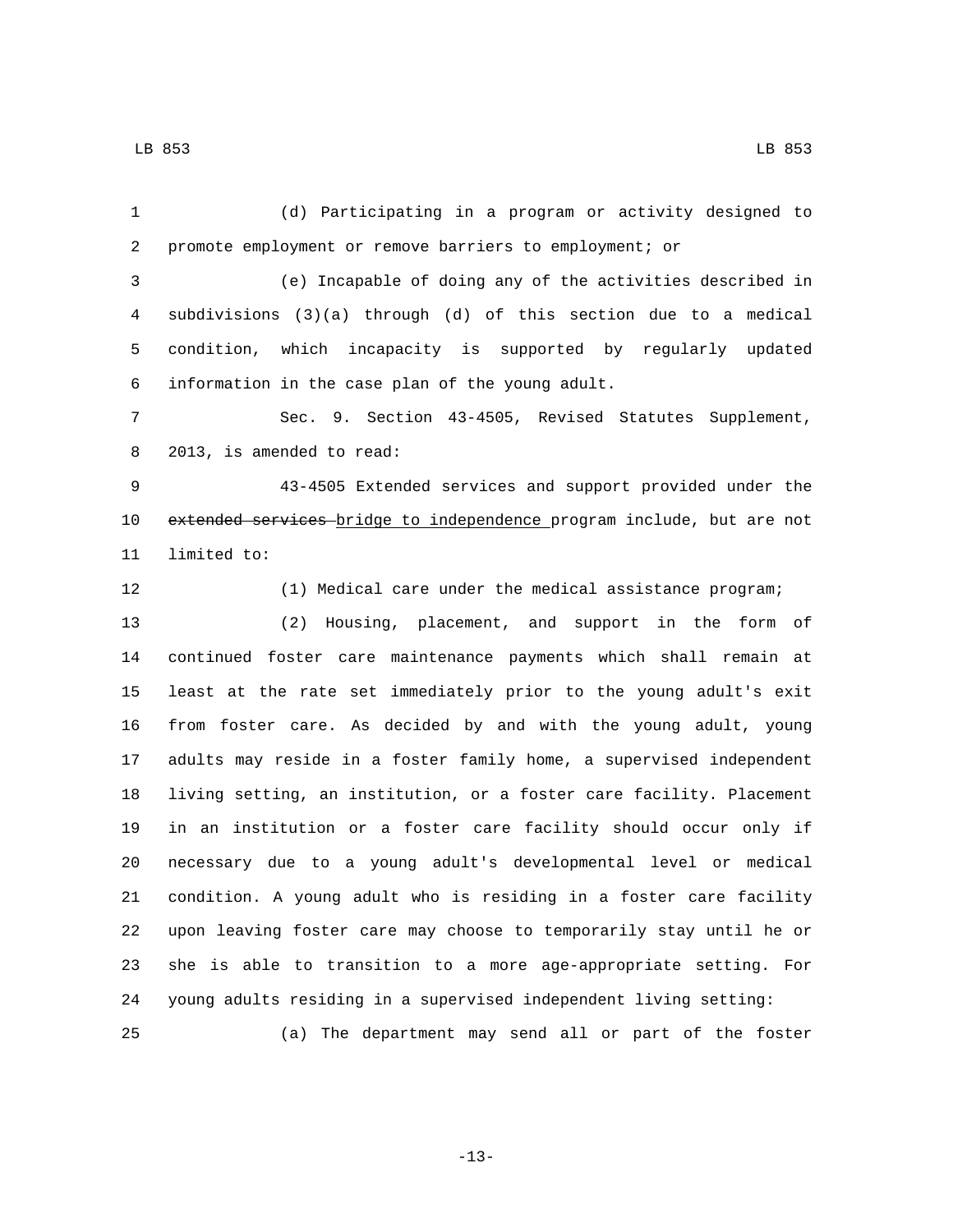care maintenance payments directly to the young adult. This should be decided on a case-by-case basis by and with the young adult in a manner that respects the independence of the young adult; and

 (b) Rules and restrictions regarding housing options should be respectful of the young adult's autonomy and developmental maturity. Specifically, safety assessments of the living arrangements shall be age-appropriate and consistent with federal guidance on a supervised setting in which the individual lives independently. A clean background check shall not be required for an individual residing in the same residence as the young adult; and

 (3) Case management services that are young-adult driven. Case management shall be a continuation of the independent living transition proposal in section 43-1311.03, including a written description of additional resources that will help the young adult in creating permanent relationships and preparing for the transition to adulthood and independent living. Case management shall include the development of a case plan, developed jointly by the department and the young adult, that includes a description of the identified 19 housing situation or living arrangement,  $and$  the resources to assist 20 the young adult in the transition from the extended services bridge 21 to independence program to adulthood, and the needs listed in subsection (1) of section 43-1311.03. The case plan shall incorporate the independent living transition proposal in section 43-1311.03. Case management shall also include, but not be limited to, documentation that assistance has been offered and provided that

-14-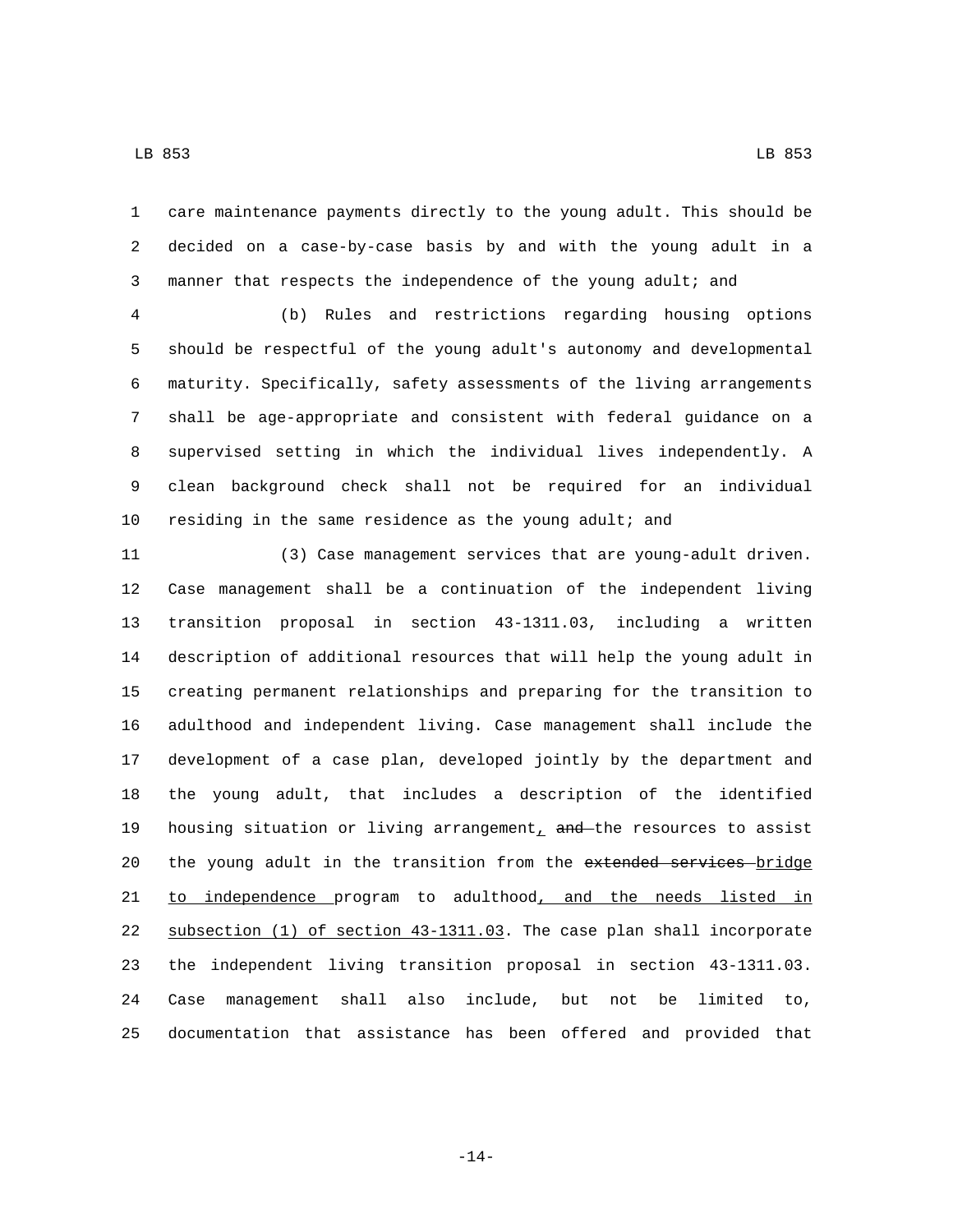| $\mathbf{1}$ | would help the young adult meet his or her individual goals, if such  |
|--------------|-----------------------------------------------------------------------|
| 2            | assistance is appropriate and if the young adult is eligible and      |
| 3            | consents to receive such assistance. This shall include, but not be   |
| 4            | limited to, assisting the young adult to:                             |
| 5            | (a) Obtain employment or other financial support;                     |
| 6            | (b) Obtain a government-issued identification card;                   |
| 7            | (c) Open and maintain a bank account;                                 |
| 8            | Obtain appropriate community resources, including<br>(d)              |
| 9            | health, mental health, developmental disability, and other disability |
| 10           | services and support;                                                 |
| 11           | (e) When appropriate, satisfy any juvenile justice system             |
| 12           | requirements and assist with sealing the young adult's juvenile court |
| 13           | record if the young adult is eligible under section 43-2, 108.01;     |
| 14           | (f) Complete secondary education;                                     |
| 15           | (g) Apply for admission and aid for postsecondary                     |
| 16           | education or vocational courses;                                      |
| 17           | (h) Obtain the necessary state court findings and then                |
| 18           | apply for special immigrant juvenile status as defined in 8 U.S.C.    |
| 19           | $1101(a)(27)(J)$ or apply for other immigration relief that the young |
| 20           | adult may be eligible for;                                            |
| 21           | (i) Create a health care power of attorney as required by             |
| 22           | the federal Patient Protection and Affordable Care Act, Public Law    |
| 23           | $111 - 148;$                                                          |
| 24           | (j) Obtain a copy of health and education records of the              |
| 25           | young adult;                                                          |

-15-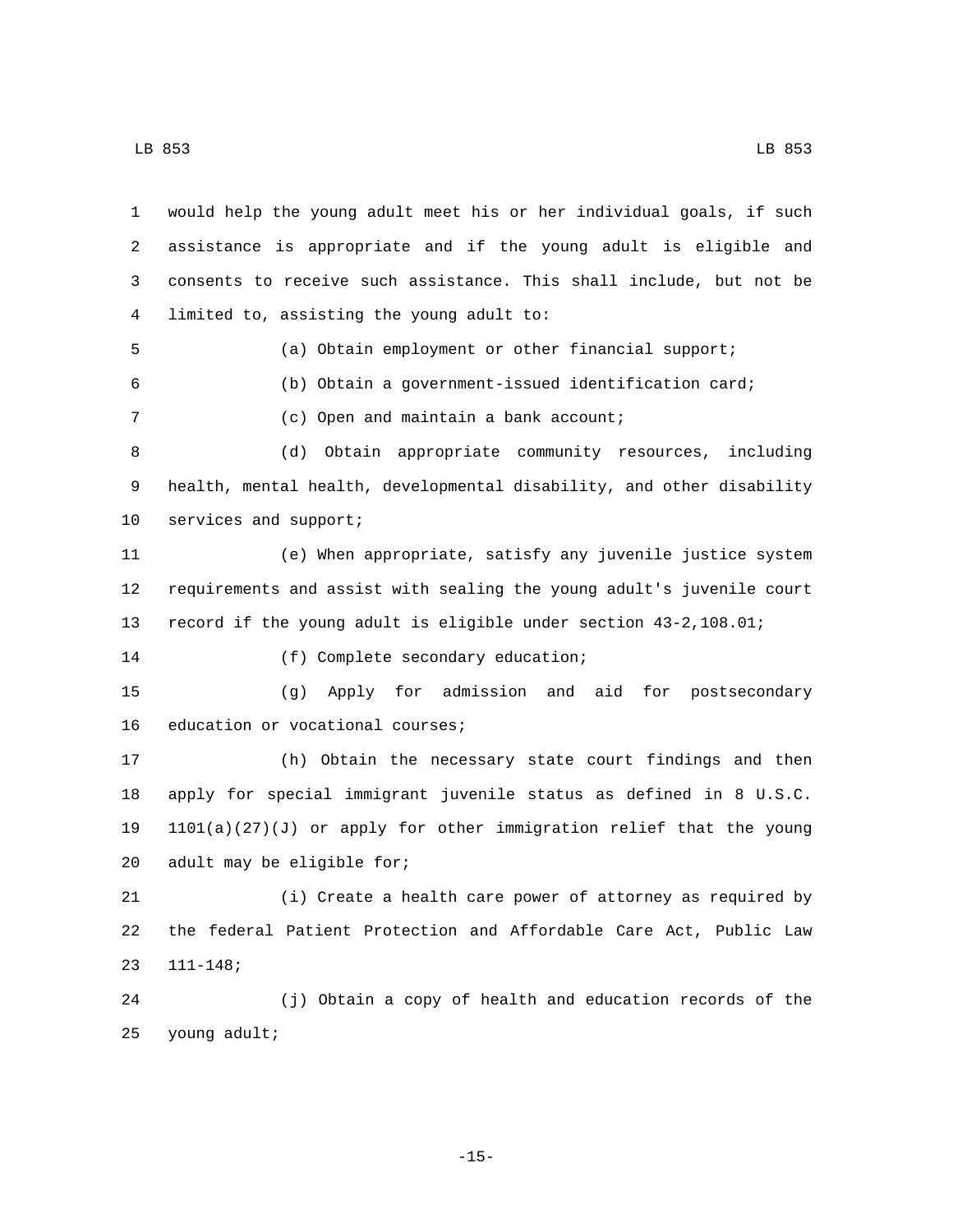| $\mathbf{1}$ | (k) Apply for any public benefits or benefits that he or                |
|--------------|-------------------------------------------------------------------------|
| 2            | she may be eligible for or may be due through his or her parents or     |
| 3            | relatives, including, but not limited to, aid to dependent children,    |
| 4            | supplemental security income, social security disability insurance,     |
| 5            | social security survivors benefits, the Special Supplemental            |
| 6            | Nutrition Program for Women, Infants, and Children, the Supplemental    |
| 7            | Nutrition Assistance Program, and low-income home energy assistance     |
| 8            | programs;                                                               |
| 9            | Maintain relationships with individuals<br>who<br>(1)<br>are            |
| 10           | important to the young adult, including searching for individuals       |
| 11           | with whom the young adult has lost contact;                             |
| 12           | information about maternal and paternal<br>(m)<br>Access                |
| 13           | relatives, including any siblings;                                      |
| 14           | (n) Access young adult empowerment opportunities, such as               |
| 15           | Project Everlast and peer support groups; and                           |
| 16           | (0)<br>pregnancy and parenting<br>and<br>Access<br>resources            |
| 17           | services.                                                               |
| 18           | Sec. 10. Section 43-4506, Revised Statutes Supplement,                  |
| 19           | 2013, is amended to read:                                               |
| 20           | 43-4506 (1) If a young adult chooses to participate in                  |
| 21           | the extended services bridge to independence program and is eligible    |
| 22           | under section 43-4504, the young adult and the department shall sign,   |
| 23           | and the young adult shall be provided a copy of, a voluntary services   |
| 24           | agreement that includes, at a minimum,<br>information<br>support<br>and |
| 25           | regarding all of the following:                                         |

-16-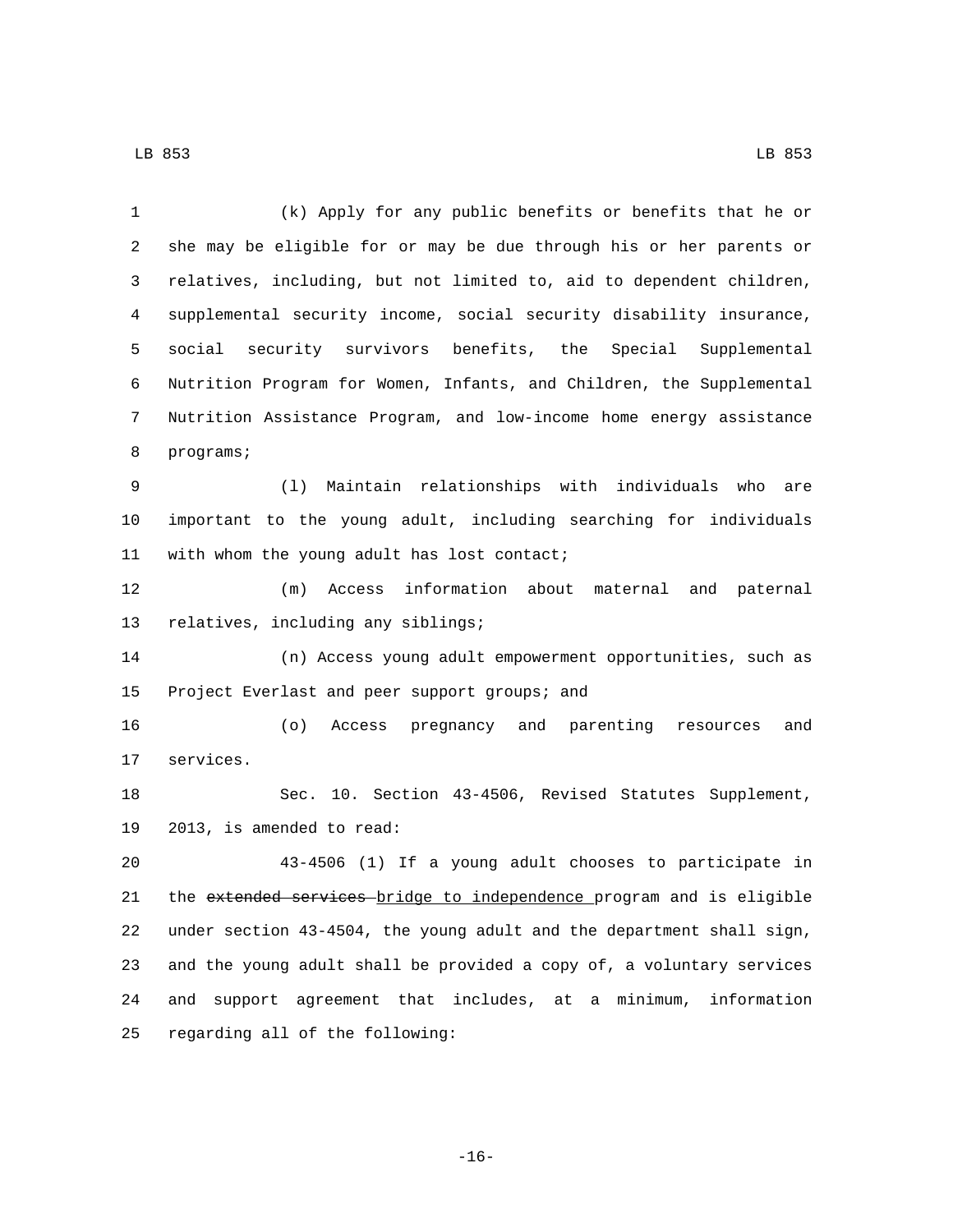(a) The requirement that the young adult continue to be eligible under section 43-4504 for the duration of the voluntary services and support agreement and any other expectations of the 4 young adult;

 (b) The services and support the young adult shall receive through the extended services bridge to independence program; (c) The voluntary nature of the young adult's participation and the young adult's right to terminate the voluntary 9 services and support agreement at any time; and

 (d) Conditions that may result in the termination of the voluntary services and support agreement and the young adult's early 12 discharge from the extended services bridge to independence program 13 as described in section 43-4507.

 (2) As soon as the young adult and the department sign the voluntary services and support agreement and the department determines that the young adult is eligible for the bridge to independence program under section 43-4504, but not longer than forty-five days after signing the agreement, the department shall provide services and support to the young adult in accordance with 20 the voluntary services and support agreement.

 (3) A young adult participating in the extended services 22 bridge to independence program shall be assigned a support worker an 23 independence coordinator to provide case management services for the 24 young adult. Support workers Independence coordinators and their supervisors shall be specialized in primarily providing services for

LB 853 LB 853

-17-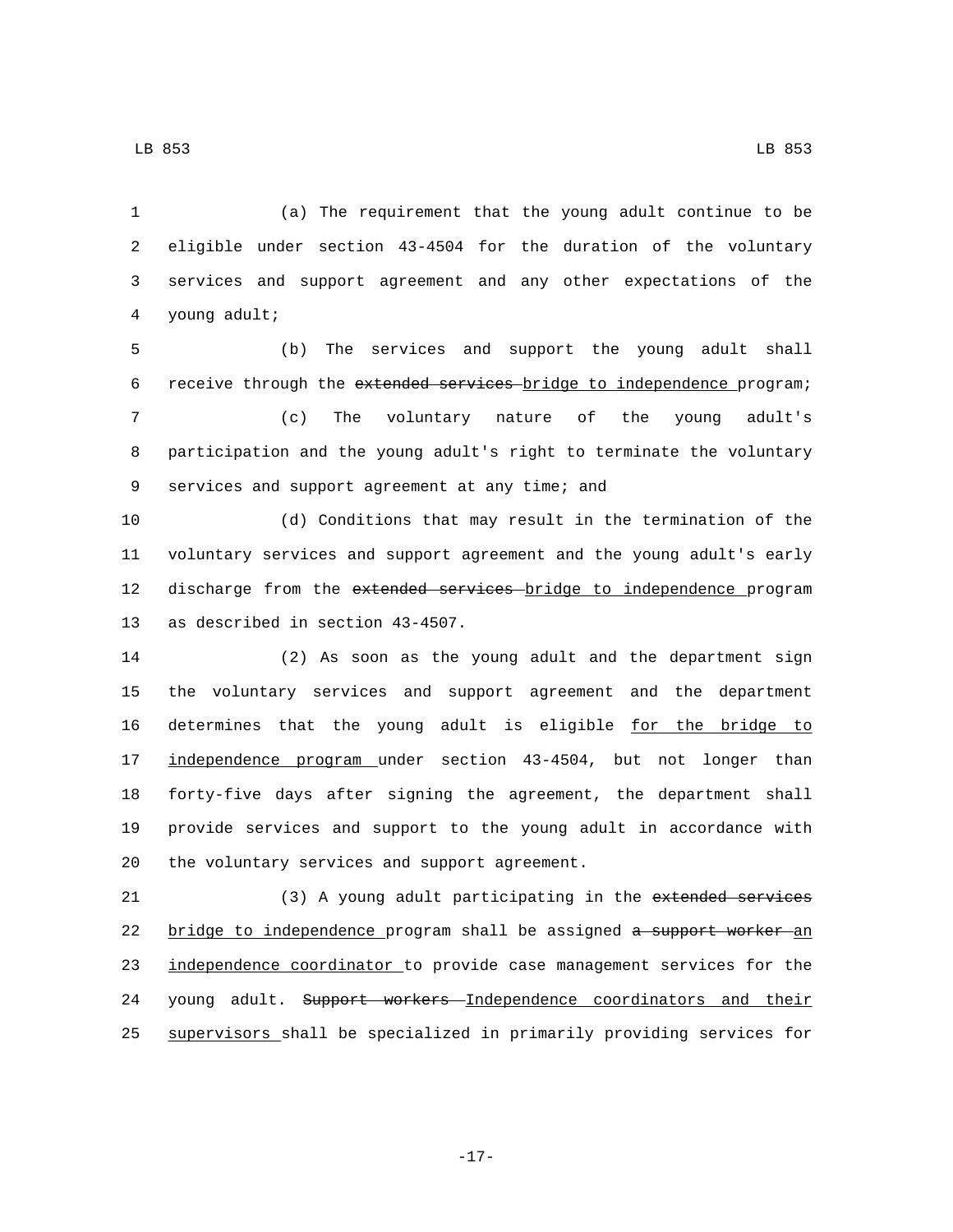1 young adults in the extended services bridge to independence program 2 or shall, at minimum, have specialized training in providing 3 transition services and support to young adults.

4 (4) The department shall provide continued efforts at 5 achieving permanency and creating permanent connections for a young 6 adult participating in the extended services bridge to independence 7 program.

8 (5) The department shall fulfill all case plan 9 obligations consistent with 42 U.S.C. 675(1).

 (6) As soon as possible after the young adult is 11 determined eligible for the bridge to independence program under section 43-4504 and signs the voluntary services and support agreement, the department shall conduct a redetermination of income eligibility for purposes of Title IV-E of the federal Social Security 15 Act, 42 U.S.C. 672.

16 Sec. 11. Section 43-4507, Revised Statutes Supplement, 17 2013, is amended to read:

 43-4507 (1) A young adult may choose to terminate the voluntary services and support agreement and stop receiving services 20 and support under the extended services bridge to independence program at any time. If a young adult chooses to terminate the voluntary services and support agreement, the department shall provide the young adult with a clear and developmentally appropriate written notice informing the young adult of the potential negative effects of terminating the voluntary services and support agreement

-18-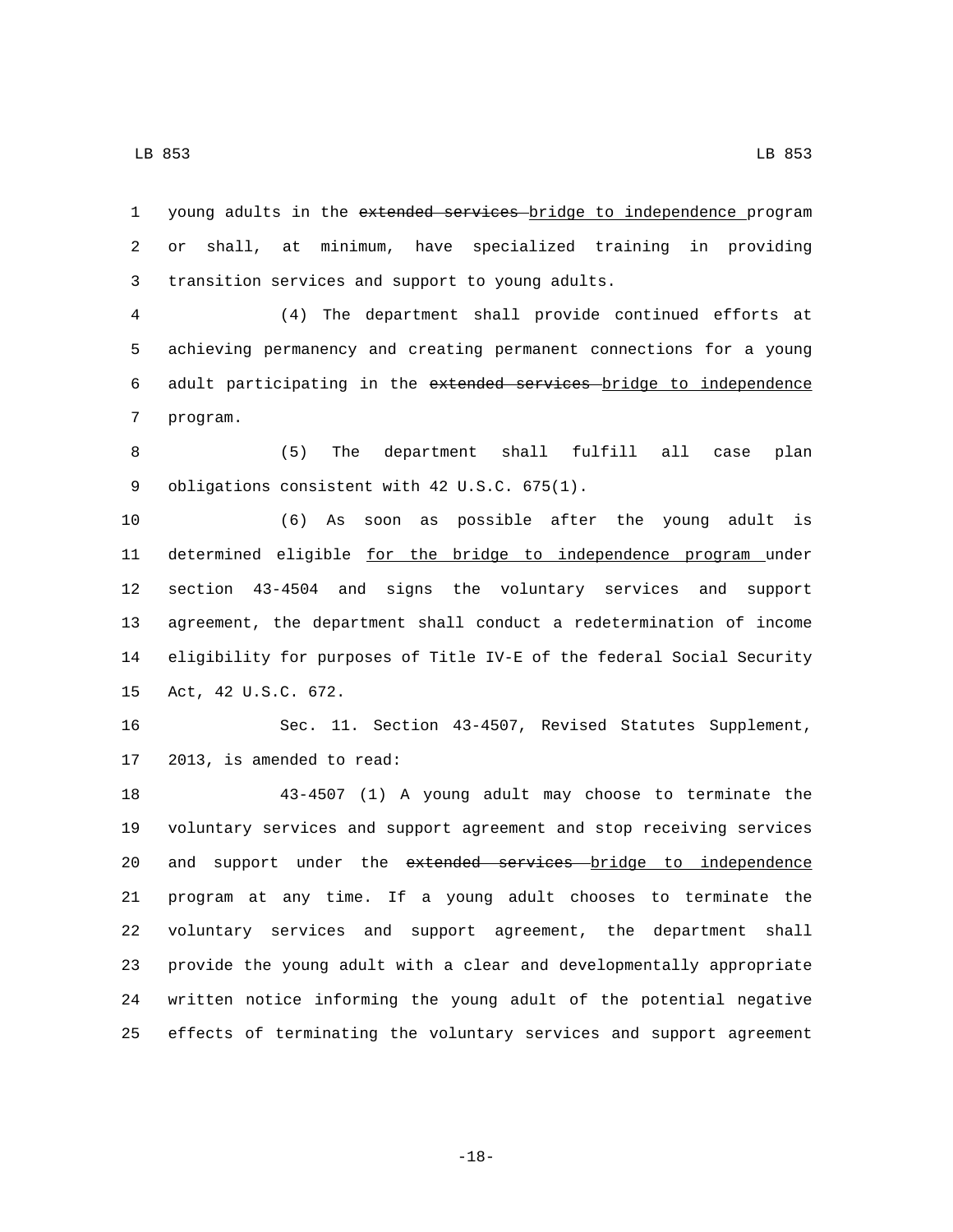1 early, the option to reenter the extended services bridge to 2 independence program at any time before attaining twenty-one years of 3 age, and the procedures for reentering the extended services bridge to independence program, and information about and contact 5 information for community resources that may benefit the young adult, specifically including information regarding state programs 7 established pursuant to 42 U.S.C. 677.

 (2) If the department determines that the young adult is 9 no longer eligible for the bridge to independence program under section 43-4504, the department may terminate the voluntary services and support agreement and stop providing services and support to the young adult. Academic breaks in postsecondary education attendance, such as semester and seasonal breaks, and other transitions between eligibility requirements under section 43-4504, including education and employment transitions of no longer than thirty days, shall not be a basis for termination. Even if a young adult's voluntary services and support agreement has been previously terminated by either the department or the young adult, the young adult may come 19 back into the extended services bridge to independence program by entering into another voluntary services and support agreement at any time, so long as he or she is eligible under section 43-4504. At least thirty days prior to the termination of the voluntary services and support agreement, the department shall provide a clear and developmentally appropriate written notice to the young adult informing the young adult of the termination of the voluntary

-19-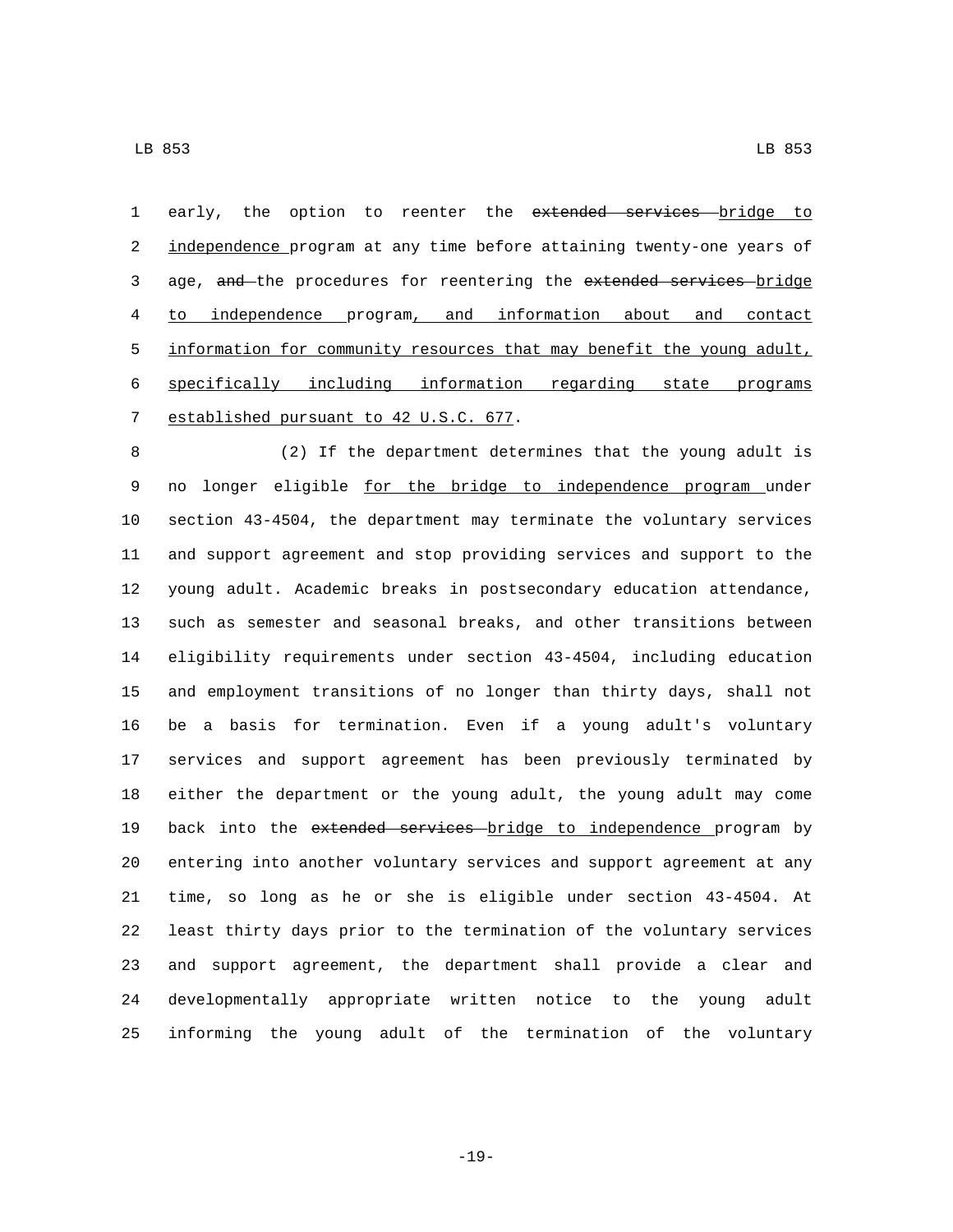services and support agreement and a clear and developmentally appropriate explanation of the basis for the termination. The written termination notice shall also provide information about the process for appealing the termination, information about the option to enter into another voluntary services and support agreement once the young adult reestablishes eligibility under section 43-4504, and information about and contact information for community resources that may benefit the young adult, specifically including information 9 regarding state programs established pursuant to 42 U.S.C. 677. In addition, the independence coordinator shall meet with the young adult in person to explain the information in the written termination notice and to assist the young adult in reestablishing eligibility, if the young adult wishes to continue participating in the program. The young adult may appeal the termination of the voluntary services and support agreement and any other actions or inactions by the 16 department administratively, and such appeal shall be in accordance 17 with as allowed under the Administrative Procedure Act.

 (3) If the young adult remains in the bridge to independence program until attaining twenty-one years of age, the department shall provide the young adult with a clear and developmentally appropriate written notice informing the young adult 22 of the termination of the voluntary services and support agreement and information about and contact information for community resources that may benefit the young adult, specifically including information regarding state programs established pursuant to 42 U.S.C. 677.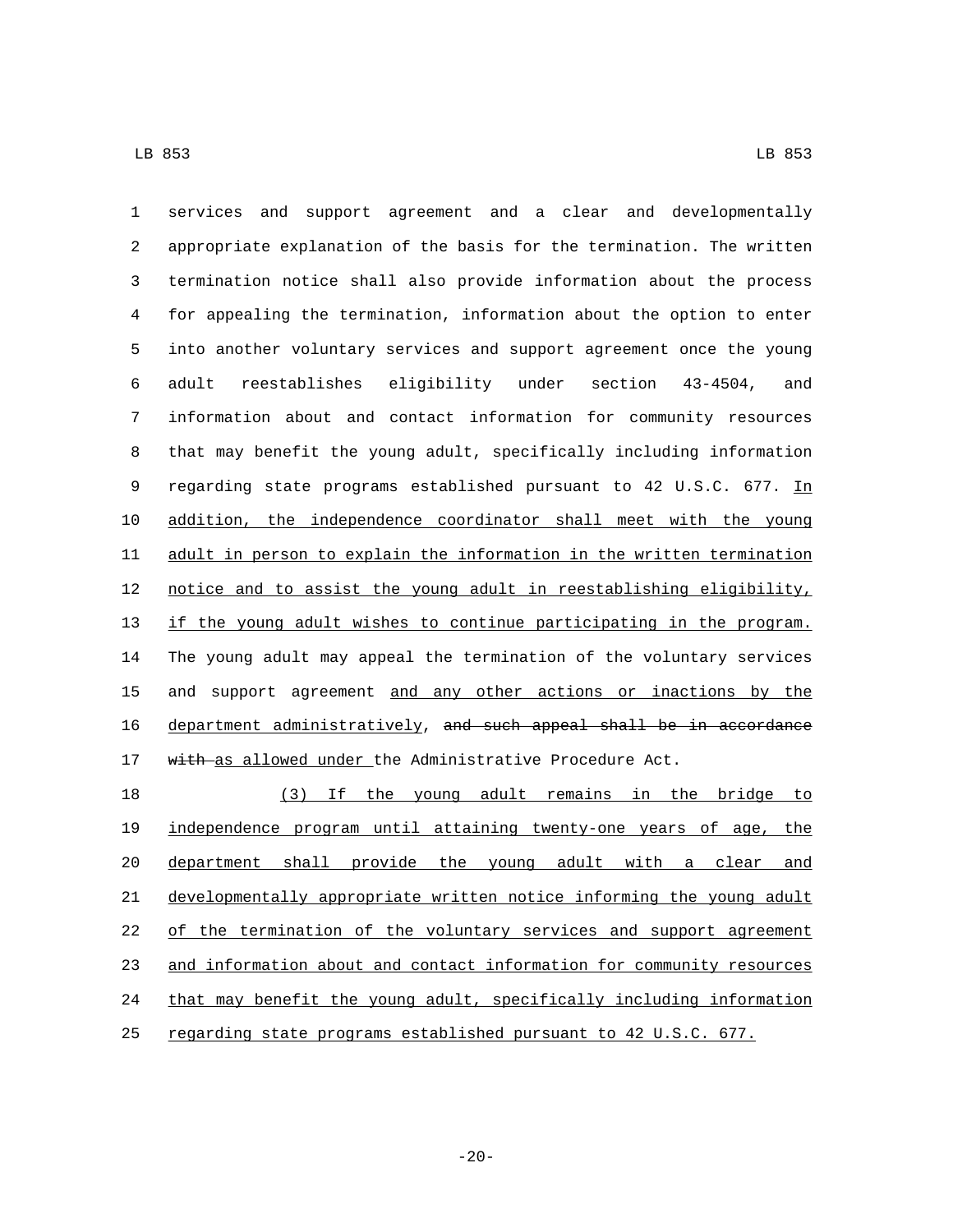1 Sec. 12. Section 43-4508, Revised Statutes Supplement, 2 2013, is amended to read:

 43-4508 (1) Within forty-five days after the voluntary services and support agreement is signed, the department shall file a 5 petition with the juvenile court a written report or petition describing the young adult's current situation, including the young adult's name, date of birth, and current address and the reasons why 8 it is in the young adult's best interests to receive extended 9 services and support. participate in the bridge to independence program. The department shall also provide the juvenile court with a copy of the signed voluntary services and support agreement, a copy of the case plan, and any other information the department or the 13 young adult wants the court to consider.

 (2) To ensure continuity of care and eligibility, the voluntary services and support agreement should be signed prior to and filed with the court at the last court hearing before the young adult is discharged from foster care for all young adults who choose 18 to participate in the extended services bridge to independence 19 program at that time.

 (3) The court has the jurisdiction to review the voluntary services and support agreement signed by the department and the young adult under section 43-4506 and to conduct permanency 23 reviews as described in this section. Upon the filing of a report or petition under subsection (1) of this section, the court shall open 25 an extended services and support a bridge to independence program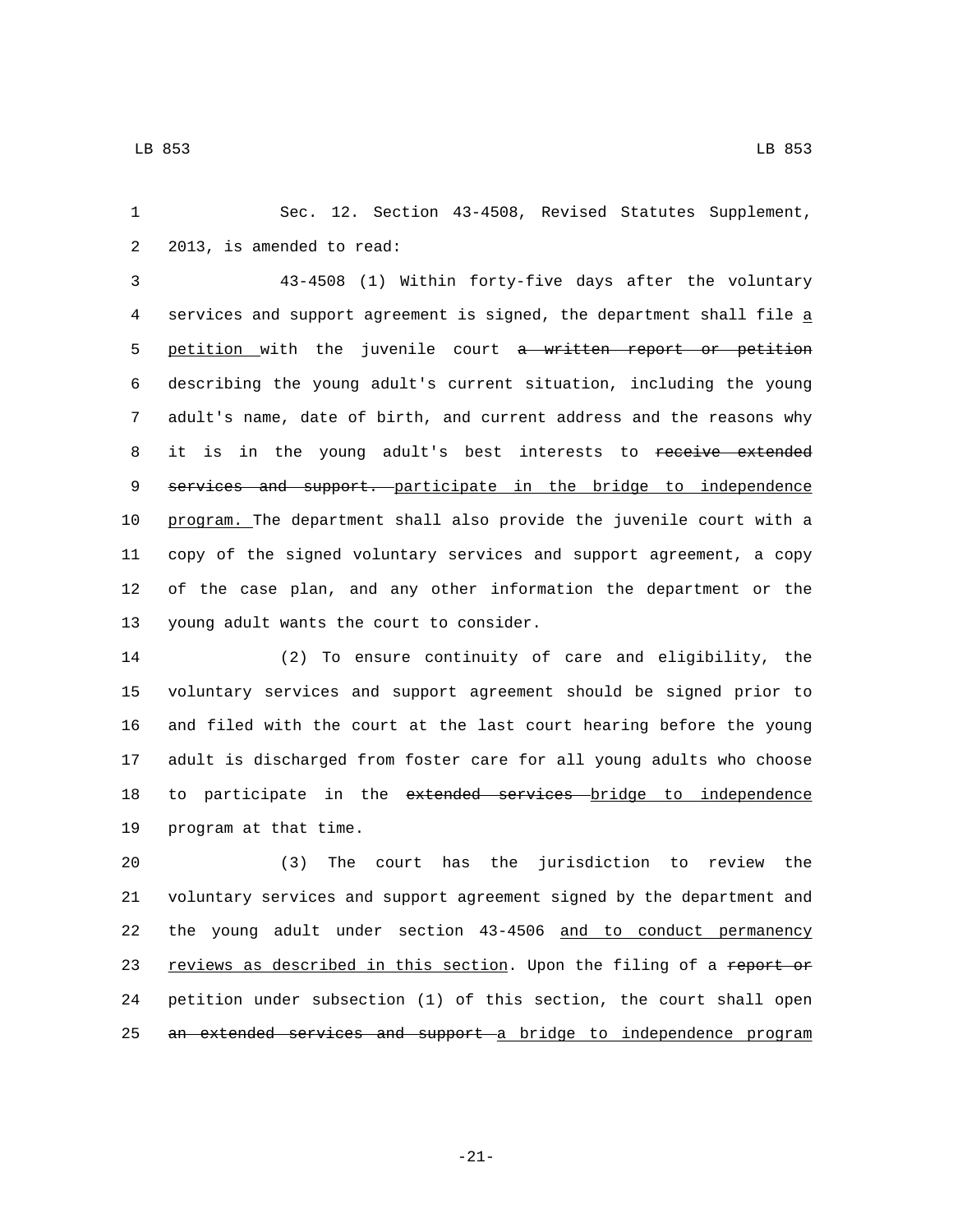file for the young adult for the purpose of determining whether 2 continuing in extended services and support such program is in the young adult's best interests and for the purpose of conducting permanency reviews. as described in subsection (5) of this section.

 (4) The court shall make the best interests determination as described in subsection (3) of this section not later than one hundred eighty days after the young adult and the department enter 8 into the voluntary services and support agreement.

 (5) The court shall conduct a hearing for permanency review consistent with 42 U.S.C. 675(5)(C) as described in subsection (6) of this section regarding the voluntary services and support 12 agreement at least once per year and may conduct such hearing at additional times, but not more times than is reasonably practicable, at the request of the young adult, the department, or any other party to the proceeding. The juvenile court may request the appointment of a hearing officer pursuant to section 24-230 to conduct permanency review hearings. The department is not required to have legal counsel 18 present at such hearings. The juvenile court shall conduct the permanency reviews in an expedited manner and shall issue findings 20 and orders, if any, as speedily as possible.

21  $(6)$   $(6)(a)$  The primary purpose of the permanency review is to ensure that the bridge to independence program is providing the 23 young adult is getting with the needed services and support to help the young adult move toward permanency and self-sufficiency. This 25 shall include the procedural safeguards described in 42 U.S.C. 675(5)

-22-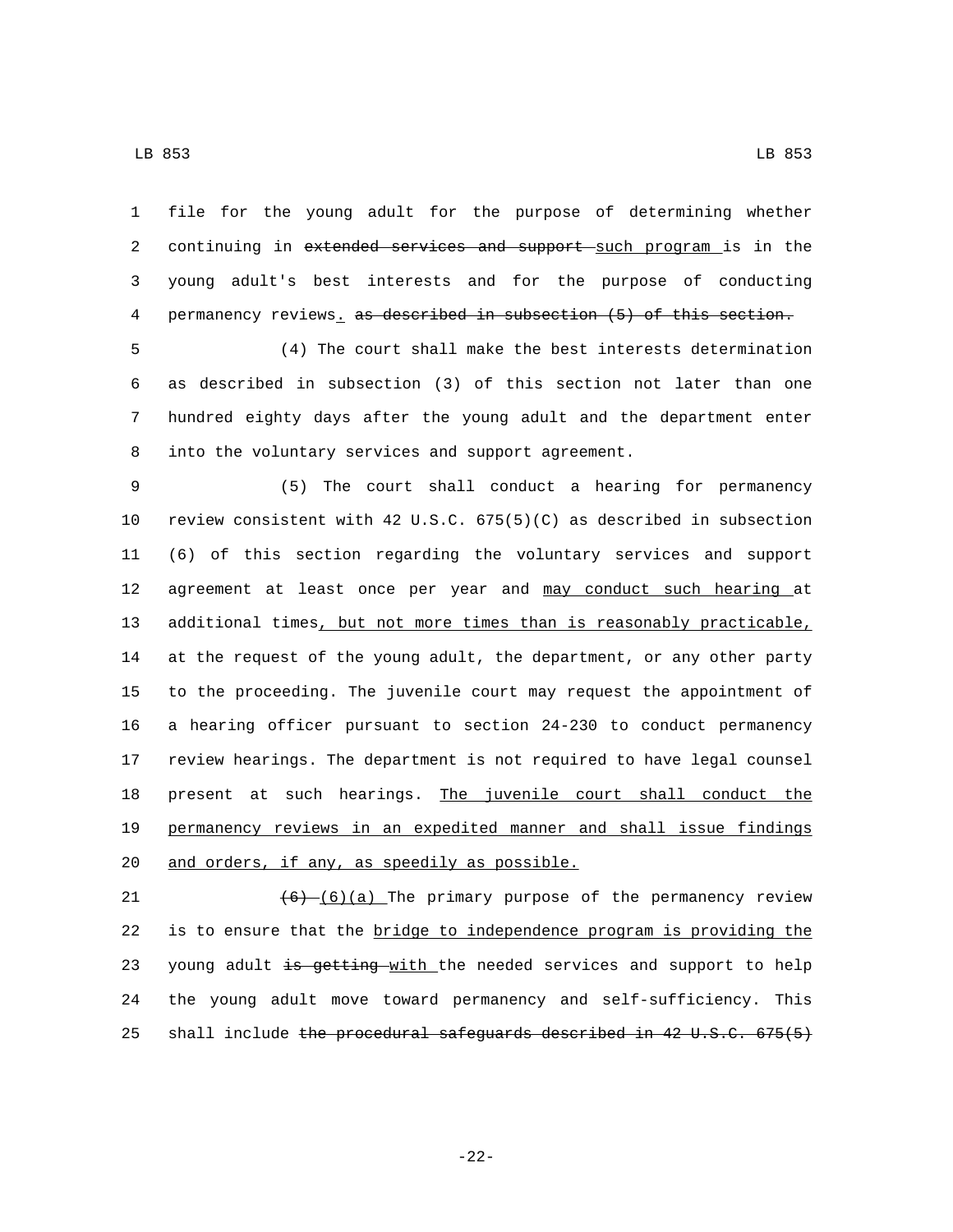(C), including that, in all permanency reviews or hearings regarding the transition of the young adult from foster care to independent living, the court shall consult, in an age-appropriate manner, with the young adult regarding the proposed permanency or transition plan 5 for the young adult, and any other procedural safeguards that apply to children under nineteen years of age under existing state law. The young adult shall have a clear self-advocacy role in the permanency review in accordance with section 43-4510, and the hearing shall support the active engagement of the young adult in key decisions. Permanency reviews shall be conducted on the record and in an informal manner and, whenever possible, outside of the courtroom.

 (b) The department shall prepare and present to the juvenile court a report, at the direction of the young adult, 14 addressing progress made in meeting the goals in the case plan, including the independent living transition proposal, and shall propose modifications as necessary to further those goals.

 (c) The court shall determine whether the bridge to independence program is providing the appropriate services and support as provided in the voluntary services and support agreement 20 to carry out the case plan. The court has the authority to determine whether the young adult is receiving the services and support he or she is entitled to receive under the Young Adult Bridge to 23 Independence Act and the department's policies or state or federal 24 law to help the young adult move toward permanency and self-sufficiency. If the court believes that the young adult requires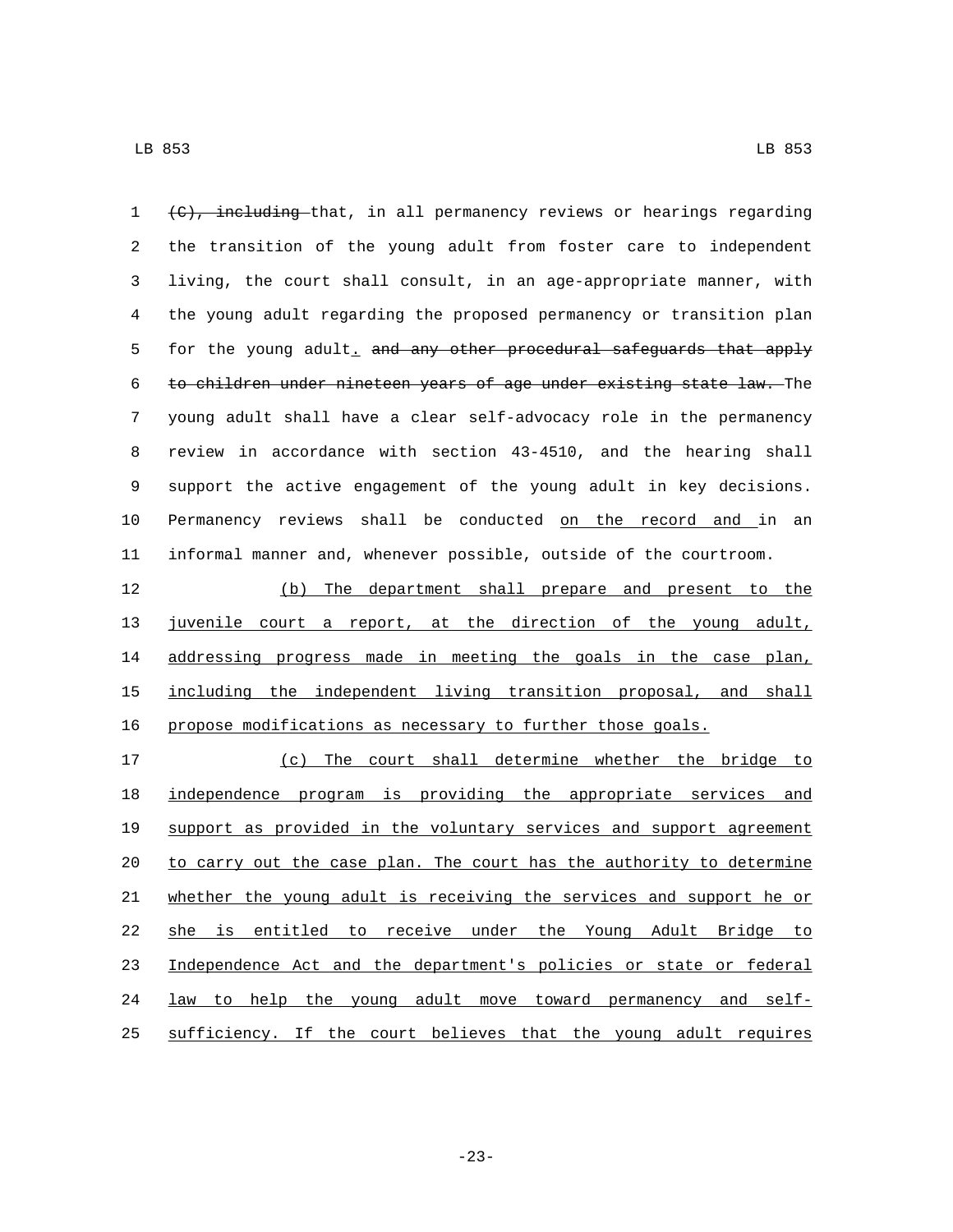| 1       | additional services and support to achieve the goals documented in    |
|---------|-----------------------------------------------------------------------|
| 2       | the case plan or under the Young Adult Bridge to Independence Act and |
| 3       | the department's policies or state or federal law, the court may make |
| 4       | appropriate findings or order the department to take action to ensure |
| 5       | that the young adult receives the identified services and support.    |
| 6       | Sec. 13. At least thirty days prior to each permanency                |
| 7       | review or case review, the independence coordinator shall meet with   |
| $\,8\,$ | the young adult to notify the young adult of the date, time, and      |
| 9       | location of the review, to explain the purpose of the review, to      |
| 10      | identify additional persons the young adult would like to attend the  |
| 11      | review and assist in making arrangements for their attendance, and to |
| 12      | help the young adult prepare for how he or she may respond to issues  |
| 13      | of concern that may arise in the review.                              |
| 14      | Sec. 14. Section 43-4509, Revised Statutes Supplement,                |
| 15      | 2013, is amended to read:                                             |
| 16      | $43-4509$ $(1)(a)$ The department shall prepare and present           |
| 17      | to the juvenile court a report, at the direction of the young adult,  |
| 18      | addressing progress made in meeting the goals in the case plan,       |
| 19      | including the independent living transition proposal, and shall       |
| 20      | propose modifications as necessary to further those goals.            |
| 21      | (b) The court shall determine whether the department is               |
| 22      | providing the appropriate services and support as provided in the     |
| 23      | voluntary services and support agreement to carry out the case plan.  |
| 24      | If the court believes that the young adult requires additional        |
| 25      | services and support to achieve the goals documented in the case plan |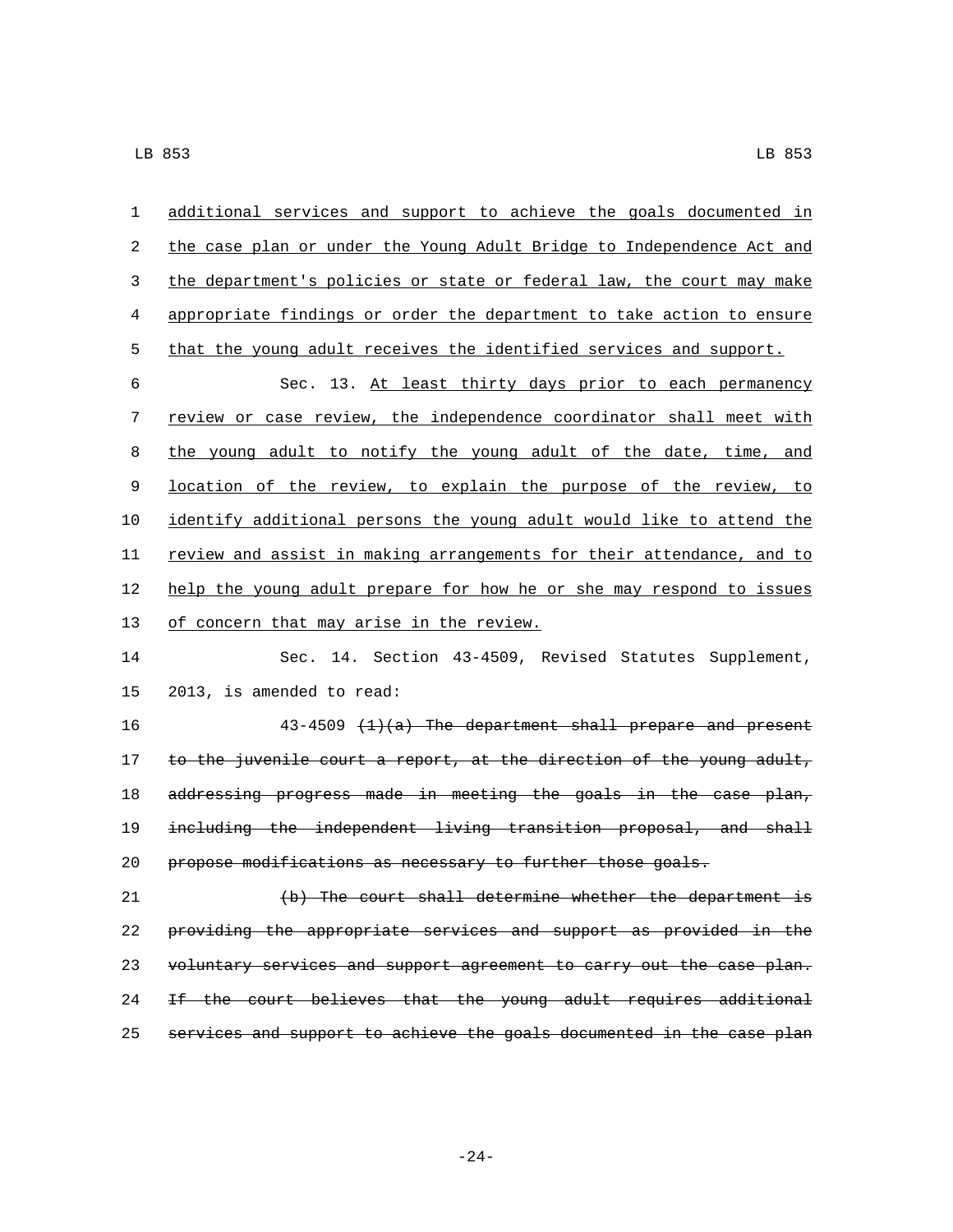or under the department's policies or state or federal law, the court may order the department to take action to ensure that the young adult receives the identified services and support.

 $\frac{(2) - (1)}{2}$  The department and at least one person who is not responsible for case management, in collaboration with the young adult and additional persons identified by the young adult, shall conduct periodic case reviews consistent with 42 U.S.C. 675(5)(B) not less than once every one hundred eighty days to evaluate progress made toward meeting the goals set forth in the case plan. The department is not required to have legal counsel present at such reviews. The department shall utilize a team approach in conducting such reviews and shall seek to facilitate the participation of the young adult. Reviews shall be conducted in an informal manner and, whenever possible, scheduled at times that allow for the attendance 15 and participation of the young adult.

 (2) At the end of each case review, the reviewer 17 conducting the periodic case review shall notify the young adult of his or her right to request a client-directed attorney and an additional permanency review and shall provide the young adult with a clear and developmentally appropriate written notice regarding the young adult's right to request a client-directed attorney, the benefits and role of such attorney, the specific steps to take to 23 request that an attorney be appointed, the young adult's right to 24 request an additional permanency review hearing, the potential benefits and purpose of such a hearing, and the specific steps to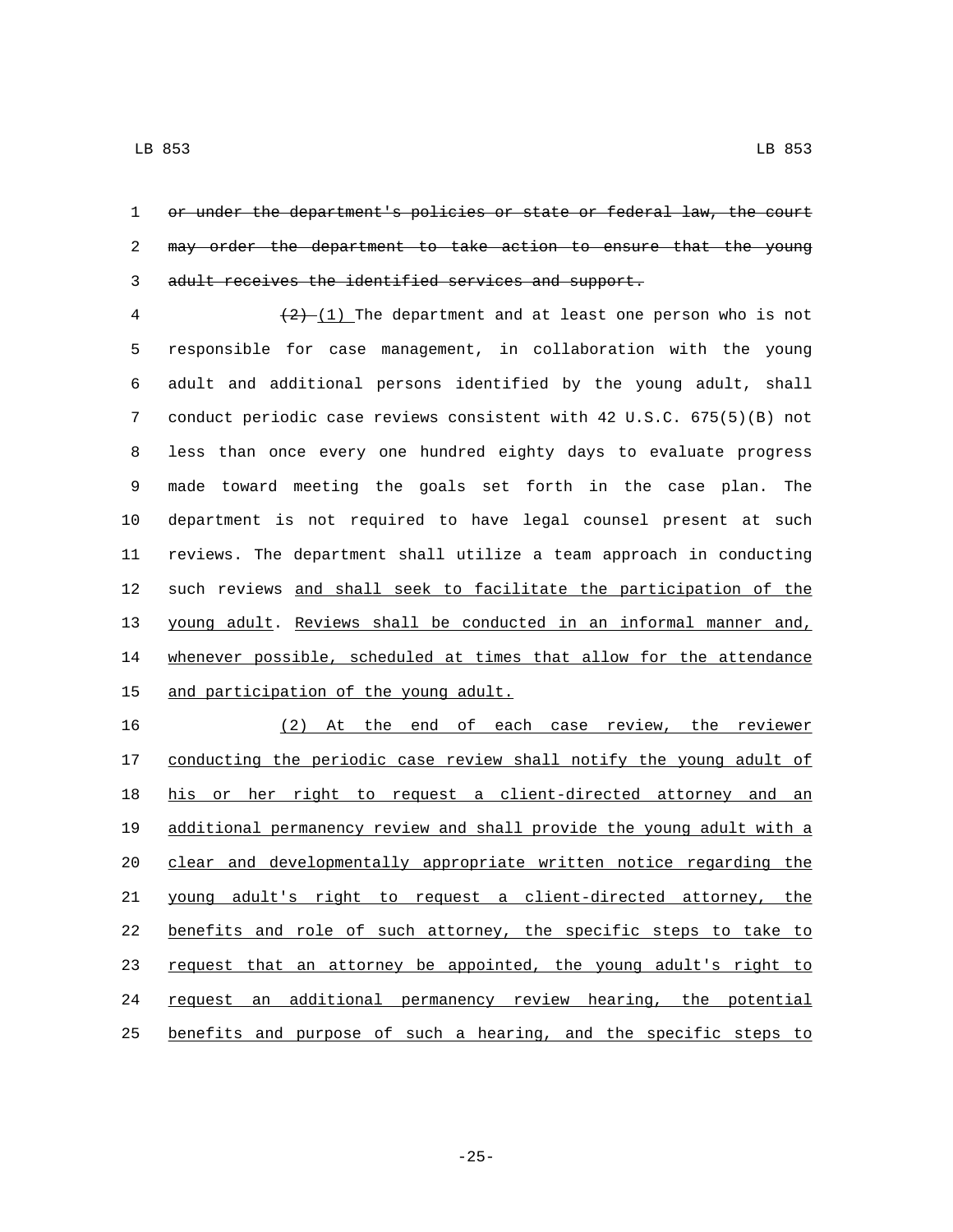| $\mathbf{1}$ | take to request an additional permanency review hearing.              |
|--------------|-----------------------------------------------------------------------|
| 2            | Sec. 15. Section 43-4510, Revised Statutes Supplement,                |
| 3            | 2013, is amended to read:                                             |
| 4            | 43-4510 (1) If desired by the young adult, the young                  |
| 5            | adult shall be provided a court-appointed attorney who has received   |
| 6            | training appropriate to the role. The attorney's representation of    |
| 7            | the young adult shall be client-directed. The attorney shall protect  |
| 8            | the young adult's legal rights and vigorously advocate for the young  |
| 9            | adult's wishes and goals, including assisting the young adult as      |
| 10           | necessary to ensure that the bridge to independence program is        |
| 11           | providing the young adult receives with the services and support      |
| 12           | required under the Young Adult Voluntary Services and Support Bridge  |
| 13           | to Independence Act. For young adults who were appointed a guardian   |
| 14           | ad litem before the young adult attained nineteen years of age, the   |
| 15           | guardian ad litem's appointment may be continued, with consent from   |
| 16           | the young adult, but under a client-directed model of representation. |
| 17           | Before entering into a voluntary services and support agreement and   |
| 18           | at least sixty days prior to each permanency and case review, the     |
| 19           | support worker-independence coordinator shall notify the young adult  |
| 20           | of his or her right to request a client-directed attorney if the      |
| 21           | young adult would like an attorney to be appointed and shall provide  |
| 22           | the young adult with a clear and developmentally appropriate written  |
| 23           | notice regarding the young adult's right to request a client-directed |
| 24           | attorney, the benefits and role of such attorney, and the specific    |
| 25           | steps to take to request that an attorney be appointed if the young   |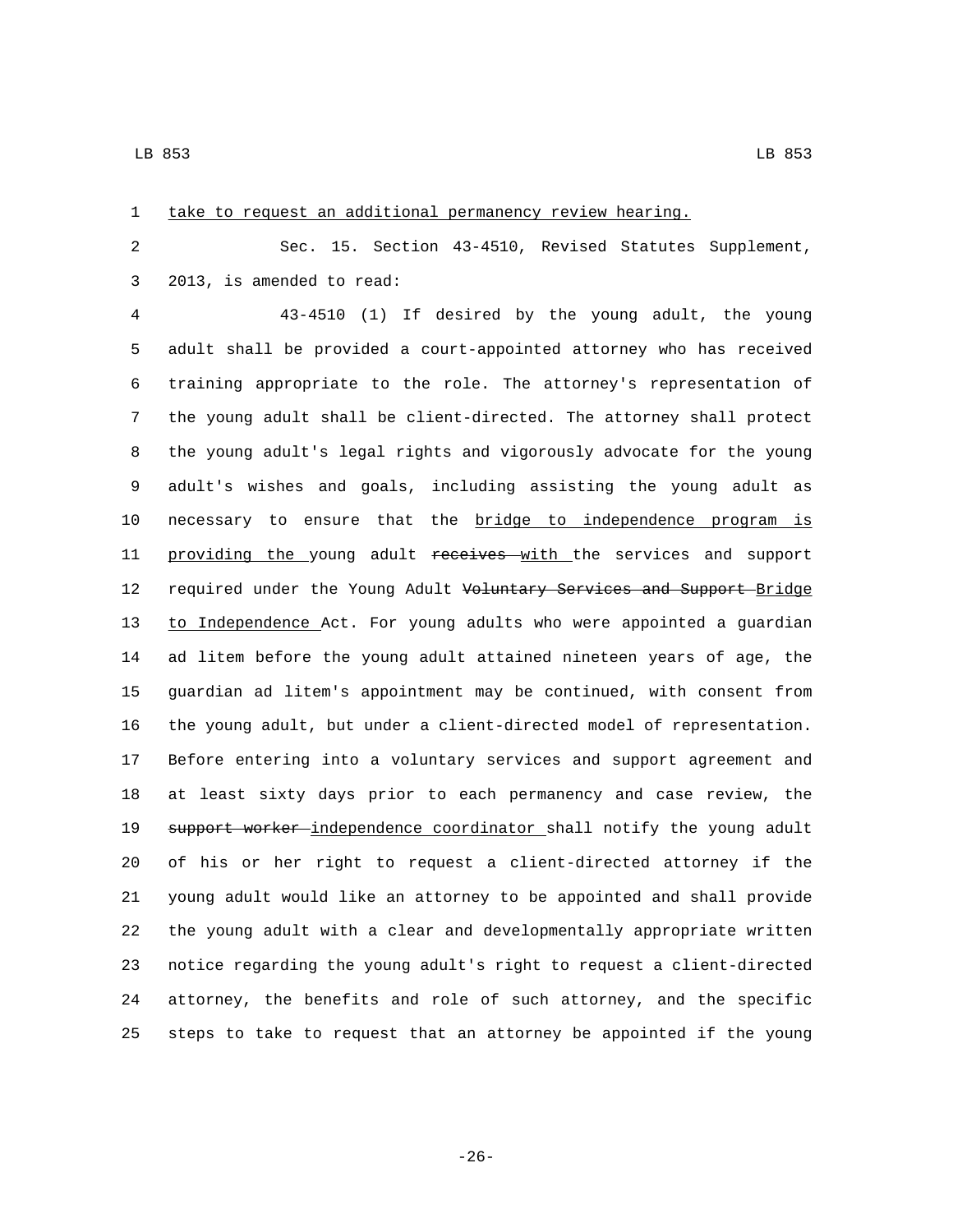1 adult would like an attorney appointed.

 (2) The court has discretion to appoint a court appointed special advocate volunteer or continue the appointment of a previously appointed court appointed special advocate volunteer with 5 the consent of the young adult.

 Sec. 16. Section 43-4513, Revised Statutes Supplement, 7 2013, is amended to read:

 43-4513 (1) On or before July 1, 2013, the Nebraska Children's Commission shall appoint a Young Adult Voluntary Services and Support Advisory Committee to make recommendations to the department and the Nebraska Children's Commission for a statewide 12 implementation plan meeting the extended services bridge to 13 independence program requirements of the Young Adult Voluntary 14 Services and Support Bridge to Independence Act. The committee shall provide a written report regarding the initial implementation of the program to the Nebraska Children's Commission, the Health and Human Services Committee of the Legislature, the department, and the Governor by October 1, 2013. The report shall also specifically address recommendations for maximizing and making efficient use of funding for a state-extended guardianship assistance program described in section 43-4514. The report to the Health and Human Services Committee of the Legislature shall be submitted electronically. The Young Adult Voluntary Services and Support Advisory Committee shall meet on a biannual basis thereafter to advise the department and the Nebraska Children's Commission

LB 853 LB 853

-27-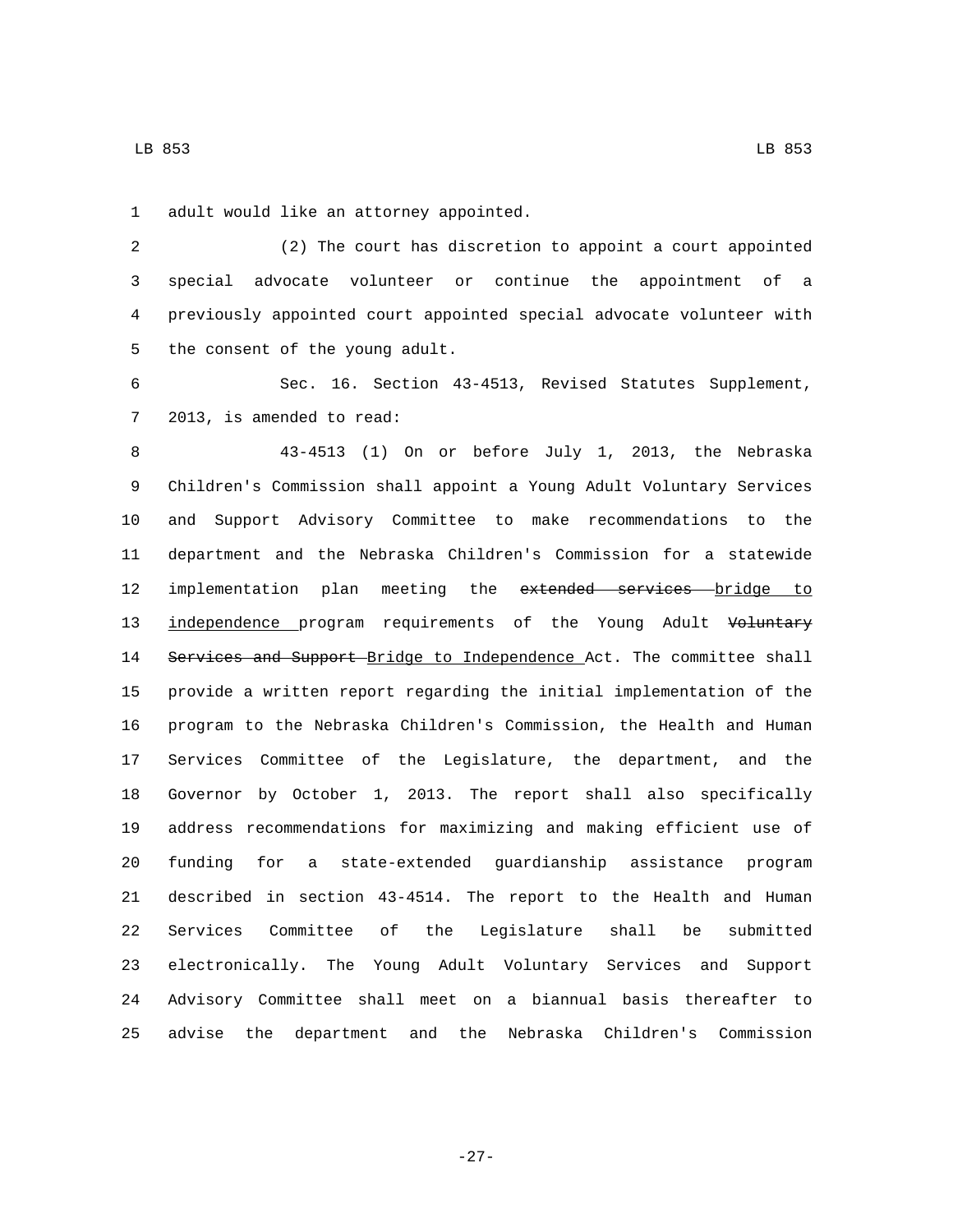1 regarding ongoing implementation of the extended services bridge to independence program and shall provide a written report regarding 3 ongoing implementation, including extended services bridge to independence program participation and early discharge rates and reasons obtained from the department, to the Nebraska Children's Commission, the Health and Human Services Committee of the Legislature, the department, and the Governor by December 15th of each year. By December 15, 2015, the committee shall develop specific recommendations for expanding to or improving outcomes for similar groups of at-risk young adults and for the adaptation or continuation of assistance under the state-extended guardianship assistance program described in section 43-4514. The report to the Health and Human Services Committee of the Legislature shall be submitted 14 electronically.

 (2) The members of the Young Adult Voluntary Services and Support Advisory Committee shall include, but not be limited to, (a) representatives from all three branches of government, and the representatives from the legislative and judicial branches of government shall be nonvoting, ex officio members, (b) no less than three young adults currently or previously in foster care, which may be filled on a rotating basis by members of Project Everlast or a similar youth support or advocacy group, (c) one or more representatives from a child welfare advocacy organization, (d) one or more representatives from a child welfare service agency, and (e) one or more representatives from an agency providing independent

-28-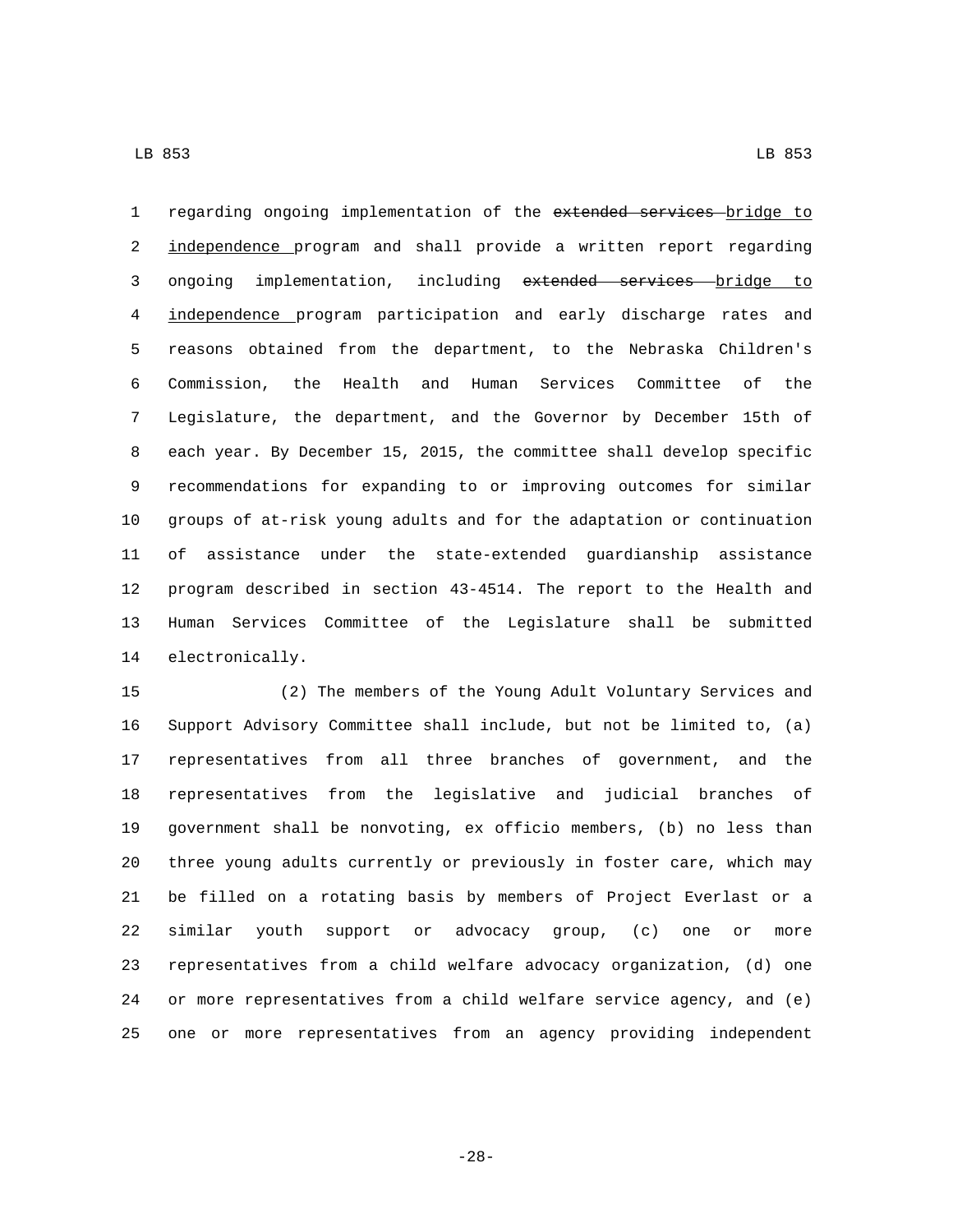1 living services.

 (3) Members of the committee shall be appointed for terms of two years. The Nebraska Children's Commission shall appoint the chairperson of the committee and may fill vacancies on the committee 5 as they occur.

6 Sec. 17. Section 43-4514, Revised Statutes Supplement, 7 2013, is amended to read:

8 43-4514 (1) The department shall submit a state plan 9 amendment by October 15, 2013, to seek federal Title IV-E funding 10 under 42 U.S.C. 672 and 42 U.S.C. 673 for the extended services 11 bridge to independence program pursuant to the Young Adult Voluntary 12 Services and Support Bridge to Independence Act.

13 (2) The extended services or the state-extended 14 guardianship assistance program under either subsection (3) or (4) of 15 this section shall not begin prior to January 1, 2014.

16 (3) If the state plan amendment is approved:

17 (a) The department shall implement the extended services bridge to independence program in accordance with the federal Fostering Connections to Success and Increasing Adoptions Act of 2008, 42 U.S.C. 673 and 42 U.S.C. 675(8)(B) and in accordance with requirements necessary to obtain federal Title IV-E funding under 42 U.S.C. 672 and 42 U.S.C. 673. If the department does not contract 23 with a private agency to implement the extended services bridge to 24 independence program, the extended services bridge to independence program shall take effect within sixty days after the department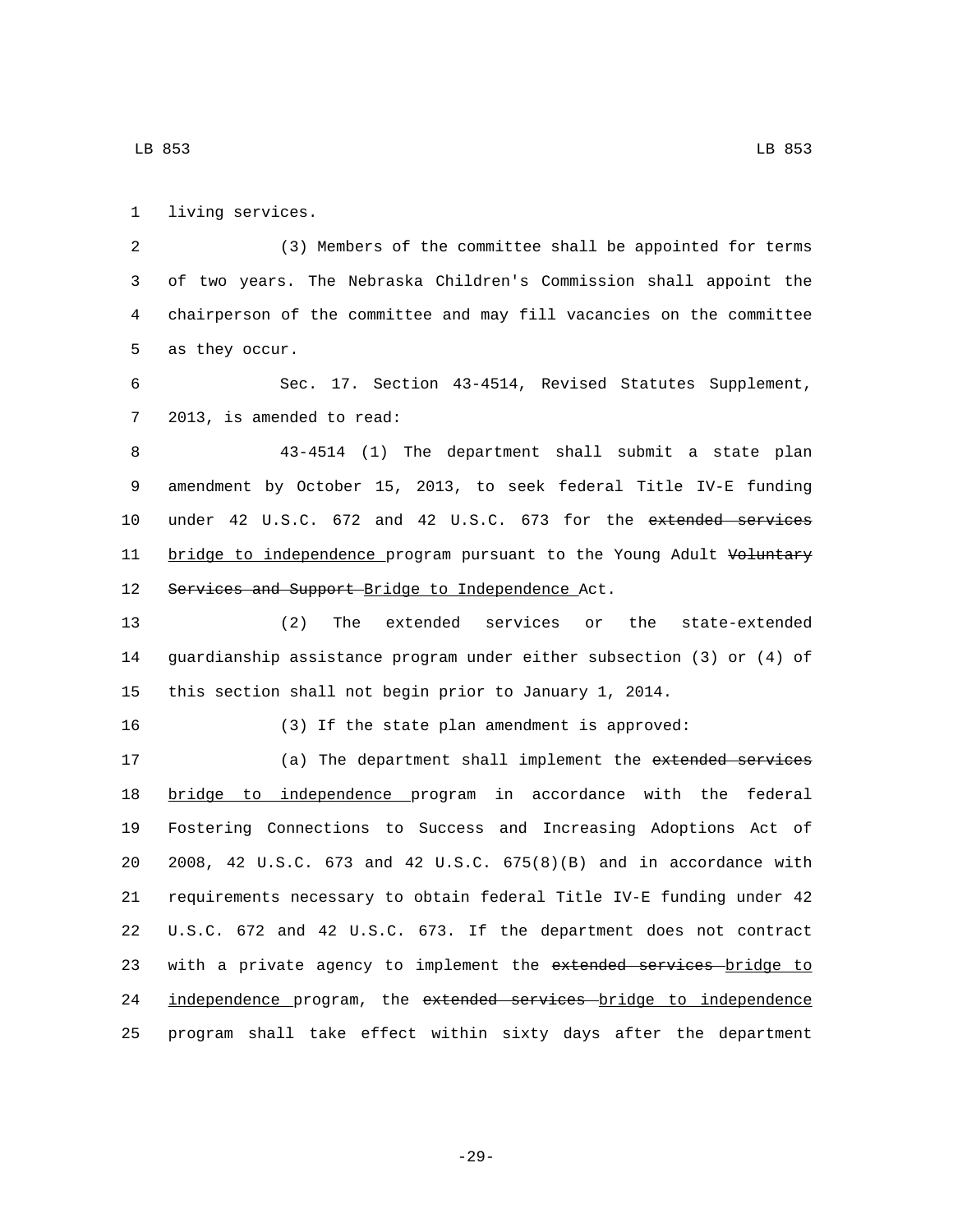receives the notice of approval of the state plan amendment. If the 2 department contracts with a private agency to implement the extended 3 services bridge to independence program, the extended services bridge to independence program shall take effect within ninety days after the department receives the notice of approval of the state plan 6 amendment; and

 (b) The department shall implement a state-extended guardianship assistance program. The state-extended guardianship assistance program shall not be construed to create an entitlement. Under the state-extended guardianship assistance program, a young adult (i) for whom the state has entered into a guardianship assistance agreement at sixteen years of age or older that is not with a licensed relative and (ii) who meets at least one of the conditions of eligibility under subdivisions (1) through (5) of section 43-4511, the department shall continue making guardianship assistance payments on behalf of such young adult until he or she attains twenty-one years of age to the extent possible within funds appropriated for the state-extended guardianship assistance program. It is the intent of the Legislature to appropriate four hundred thousand dollars for fiscal years 2013-14 and 2014-15 for the state-21 extended guardianship assistance program.

 (4) If the state plan amendment is denied, the department 23 shall implement the extended services bridge to independence program as a state-only pilot program within sixty days after the department receives the notice of denial. If implemented as a state-only pilot

-30-